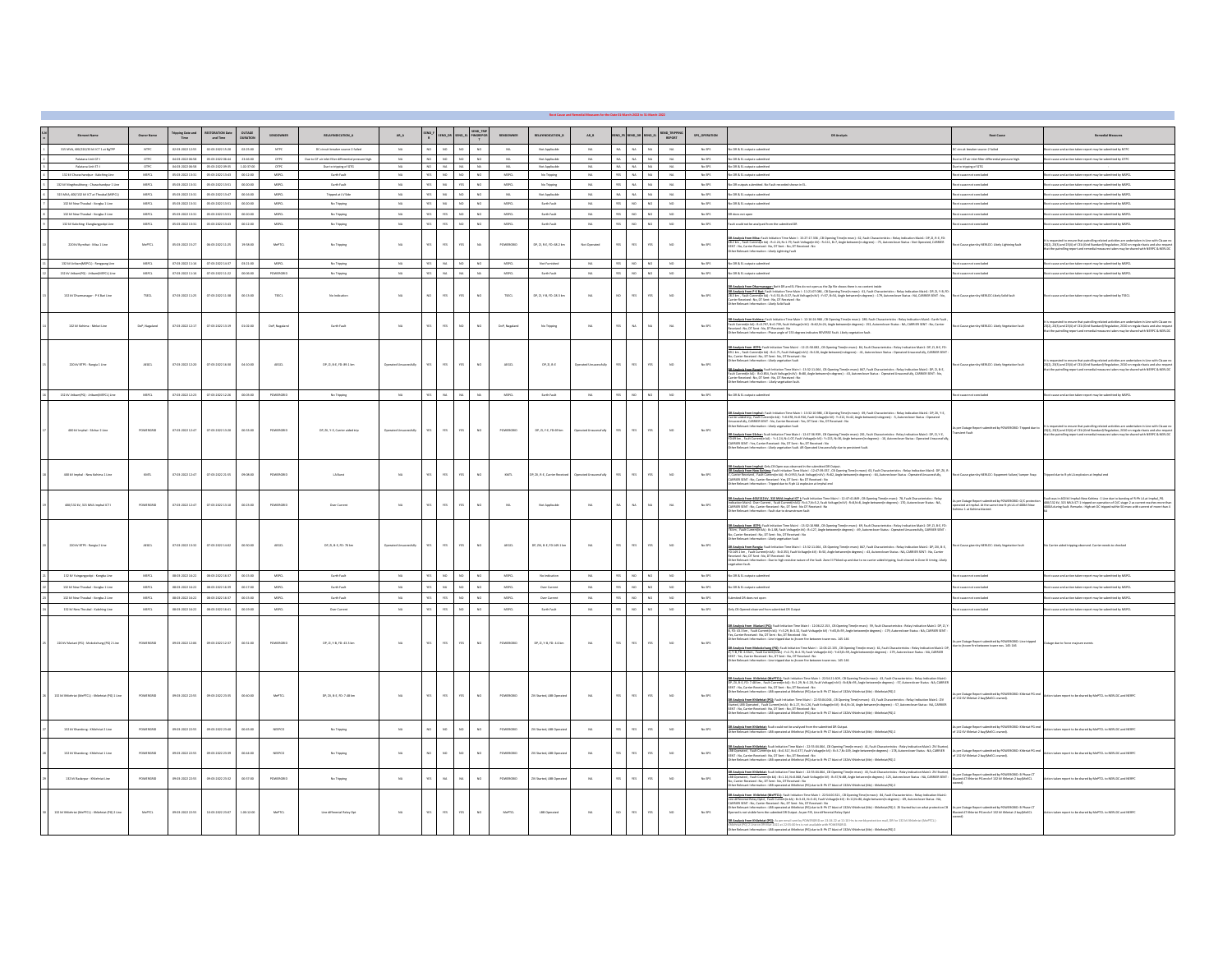|                                             | <b>Owner Name</b>               | kipping Dute an<br>Time                                | <b>TORATION Date</b><br>and Time | <b>JOATUO</b> | SENDOWNER                     | RELAYINDICATION_A                        | ARA                  |        |                                                                          |                                               |                |                      | RELAYINDICATION B          | AR.B                         |                                                                                                                                                                                                                                                                                                                                                                                                                                          |                 |                | REND_TRIPPIN                                                                              | SPS_OPERATION   | <b>DR Analysis</b>                                                                                                                                                                                                                                                                                                                                                                                                                                                                                                                                                                                                                                                                                                                                                                                                                         | <b>Root Cause</b>                                                                                                                                                                          |                                                                                                                                                                                                                                      |
|---------------------------------------------|---------------------------------|--------------------------------------------------------|----------------------------------|---------------|-------------------------------|------------------------------------------|----------------------|--------|--------------------------------------------------------------------------|-----------------------------------------------|----------------|----------------------|----------------------------|------------------------------|------------------------------------------------------------------------------------------------------------------------------------------------------------------------------------------------------------------------------------------------------------------------------------------------------------------------------------------------------------------------------------------------------------------------------------------|-----------------|----------------|-------------------------------------------------------------------------------------------|-----------------|--------------------------------------------------------------------------------------------------------------------------------------------------------------------------------------------------------------------------------------------------------------------------------------------------------------------------------------------------------------------------------------------------------------------------------------------------------------------------------------------------------------------------------------------------------------------------------------------------------------------------------------------------------------------------------------------------------------------------------------------------------------------------------------------------------------------------------------------|--------------------------------------------------------------------------------------------------------------------------------------------------------------------------------------------|--------------------------------------------------------------------------------------------------------------------------------------------------------------------------------------------------------------------------------------|
| 132 kV Ningthoukhong - Churachandpur 1 Line | MODEL                           | 10.03.3032.051                                         | 0.03.3022.05-3                   | 0.210         | Man                           | Backup Earth Fault                       | $_{\rm MA}$          |        |                                                                          | χ.                                            | $10$           | MAG                  | cross                      | $\mathbf{u}$                 |                                                                                                                                                                                                                                                                                                                                                                                                                                          |                 |                | $\mathbf{M}$                                                                              | No. CDC         | <mark>18 Anahai from Marshaakaan:</mark> Frak Initiation Time Main I: 05:18:15.150 , GL Quering Trentfor ment) 70, Frak Chancelettes: Rely Indication Mainta<br>Early Broft Trail F., Frak Chromette The Warrelett (New York Broken Marshall<br>observed from distance relay DR channels. As per FIR uploaded it is mentioned that line tripped on B/U EF.                                                                                                                                                                                                                                                                                                                                                                                                                                                                                 | .<br>Cause given by NERLDC s.lively Solid fault                                                                                                                                            | .<br>Ik and EL files from CCpur end needs to be uploaded by MSPCL for further proper analysis                                                                                                                                        |
| 132 kV Ningthoukhong - Churachandpur 2 Lin  |                                 | 10-03-2022 05:                                         | 03-2022 05:3                     |               | MSPCL                         | 09, 21, Y-E, FD: 1.21 km                 |                      |        |                                                                          |                                               | $_{\rm NO}$    |                      | $E/E$ , Q/C                | <b>NA</b>                    |                                                                                                                                                                                                                                                                                                                                                                                                                                          |                 |                | $_{\text{NO}}$                                                                            | No SPS          | <mark>Sil Andrés for Magfhadbang</mark> Pad Inisiana Time Man i 1951262-76, CB Openig Texplo mec): IF, Pad: Charateristics Mely Indicatio Man S-19,<br>1987: Na Corre Record: Na, DT Sen: Na OT Meanhel Sia Volugeja 10 i Y-11, PaD, Angle b                                                                                                                                                                                                                                                                                                                                                                                                                                                                                                                                                                                               | .<br>Jaune given by NERLDC 1. kely Solid fault                                                                                                                                             | .<br>It and EL files from CCpur end needs to be uploaded by MSPCL for further proper analysis                                                                                                                                        |
| Loans Link 3                                | <b>NADC</b>                     | 10.03.3022.05.39                                       | 10.03.3022.05-6                  | no se on      | <b>MARC</b>                   | Generator bearing oil cooling ourse fail | $\mathbf{M}$         |        |                                                                          | $\sim$                                        | $\mathbf{a}$   | $_{\rm BH}$          | Not Applicable             | $\mathbf{u}$                 | $\mathbf{u}$                                                                                                                                                                                                                                                                                                                                                                                                                             |                 |                | $_{\rm tot}$                                                                              | No. ON          | <b>D2 &amp; El custom submitted</b>                                                                                                                                                                                                                                                                                                                                                                                                                                                                                                                                                                                                                                                                                                                                                                                                        | liaf omus enliggs lig entered total                                                                                                                                                        | .<br>A cause and action taken nevel may be submitted by NH2C                                                                                                                                                                         |
| 132 kV Imphal (MSPCL) - Karong Line         | MSPG.                           | 10-03-2022 08:13                                       | 0-03-2022 08:35                  | 022400        | MSPCL                         | DP, 211, 8-E, FD: 60.96 km               | NA                   |        |                                                                          | <b>YES</b>                                    | $10$           | MSPO.                | No Tripping                | NA                           |                                                                                                                                                                                                                                                                                                                                                                                                                                          |                 |                | $_{\text{NO}}$                                                                            | No SPS          | l Anabels from limphal (MSPCL); Fault was declected in DP, 2li, B-E, FD: 60.96 kms and cleared in 486 msec<br>her Relevant Information : Likely Downstream Fault                                                                                                                                                                                                                                                                                                                                                                                                                                                                                                                                                                                                                                                                           | Cause given by NERLDC: Downstream Fault                                                                                                                                                    |                                                                                                                                                                                                                                      |
| 132 W Karong - Kohima Line                  | ISPCL & DoP, Nagalan            | 10-03-2022 08:1                                        | 10-03-2022 09:10                 | 01:05:00      | MSPCL                         | No Tripping                              | NA:                  |        |                                                                          |                                               | NO.            | DoP, Nagaland        | DP, 21, B-E, FD: 43.61 km  | NA.                          |                                                                                                                                                                                                                                                                                                                                                                                                                                          |                 |                | $_{NO}$                                                                                   | No.5PS          | Analysis from Kabinar Fault Initiation Time Main I : 08:10:30.327, CB Opening Time(in musc): 600, Fault Characteristics: Relay Indication Main1- DP, 28, 9-6,<br>n kA) : B=1.39,N=0.640, Fault Voltage(in kV) : B=36,N=23, Angle betwee<br>(in degrees) : - 72, Autorecloser Status : NA, CARRIER SENT<br>No, Carrier Received : No, DT Sent : No, DT Received : No<br>Other Relevant Information : Likely Downstream Fault                                                                                                                                                                                                                                                                                                                                                                                                                | t Cause given by NERLDC: Downstream Fault                                                                                                                                                  | rom the DR Analysis, it is inferred that the fault was either<br>ide of Kanong.                                                                                                                                                      |
| 132 kV Haflong - Umramhu Line               | POWERGRID                       | 10-03-2022 13:10                                       | 10-03-2022 13:39                 | 022900        | POWERGRID                     | DP, 21, Y-E, FD: 5.12 km                 | Not Operated         |        |                                                                          | <b>ZZY</b>                                    | $_{\text{NO}}$ | ALGO.                | DP, 21, Y-B, FD: 45.2 km   | Not Operated                 |                                                                                                                                                                                                                                                                                                                                                                                                                                          |                 | NA.            | $_{\text{NO}}$                                                                            | No SPS          | <mark>sir from Hafbong</mark> Fault Initiation Time Main I : 13:00:59.798 , CB Opening Time(in mex): 54 Fault Characteristics : Relay Indication Main1- DP, 21, Y-E, FD<br>Fault Current(in RA) : Y+1.01,N+1.03, Fault Voltage(in RV) : Y+7.<br>12 km , Fault Current)n kA) : Yr 1.01,Mr 1.u.e, saurt vonagenn xv ; : Yr 7.a,N<br>NT : Yes, Canter Received : No, OT Sent : No, OT Received : No<br>ther Relevant Information : Ph to E fault. Fault caused due to Jhoom fire<br><b>Stanislava konstantino (k. 1980)</b><br>20. tam - Marina Maria Maria Maria (k. 1930). (S. Opera Trafonez) Ski fua Cananisto, kepadosaniseko ka 3 kas per dan kara Maria (k. 1930)<br>20. tan Gene kemisi ku 21 ket ku 7 ketade 16.<br>201<br>r Relevant Information : Starting Phase Y, trip phase Y-B, Ph to Ph fault. Fault caused due to ihoom fire |                                                                                                                                                                                            | age due to force                                                                                                                                                                                                                     |
| 132 kV Karone - Kohima Line                 | <b>ISPCL &amp; DoP, Nagalan</b> | 10-03-2022 16:13                                       | 10-03-2022 17:23                 | 02:10:00      | MSPCL                         | No Tripping                              | <b>NA</b>            |        |                                                                          | <b>YES</b>                                    | NO.            | DoP, Nasaland        | 09.21.8-E.FD: 63.4 km      | <b>NA</b>                    |                                                                                                                                                                                                                                                                                                                                                                                                                                          |                 |                | $_{NO}$                                                                                   | No.SPS          | <mark>nakeis from Kabing:</mark> Fault Initiation Time Main I : 16:13:00.029 , CA Opening Time(in musc): 208, Fault Characteristics : Relay indication Main1-0P, 28, R-6,<br>13.4 km , Fault Current(m.kA) : R=0.881,N=0.883, Fault Voltage(<br>, Carrier Received : No, DT Sent : No, DT Received : No<br>ser Relevant Information : From Kanong end, DPR detected the fault in B-E phase in REVERSE Side, No Tripping.                                                                                                                                                                                                                                                                                                                                                                                                                   | t Cause aiven by NERLDC: Downstream Fault                                                                                                                                                  | the DR Anal<br>le of Karona.                                                                                                                                                                                                         |
| 132 kV imphal (MSPCL) - Karong Line         | MSPG.                           | 10-03-2022 16:13                                       | 10-03-2022 16:30                 | 021700        | MSPCL                         | <b>Backup Earth Fault</b>                | NA                   |        |                                                                          | <b>ES</b>                                     | NQ             | MSPO.                | No Tripping                | <b>NA</b>                    |                                                                                                                                                                                                                                                                                                                                                                                                                                          |                 |                | $1$                                                                                       | No SPS          | <mark>nabais from imphal (MEPCL):</mark> Fault was declected and cleared in Backup Earth Fault protection.<br>: Relevant information : From Kanzeg end, DPR detected the fault in B-E phase in REVERE Side, No Tripping. All poles were dead                                                                                                                                                                                                                                                                                                                                                                                                                                                                                                                                                                                               | oot Cause given by NERLDC: Downstream Fault                                                                                                                                                |                                                                                                                                                                                                                                      |
| 400 kV Palatana - Sichar 1 Line             | NETC                            | 12-03-2022 15:40                                       | 12-03-2022 21:34                 | 05:46:00      | otec                          | 0P. 2L Y-E. FD: 87 km                    | Not Operated         |        |                                                                          | NO.                                           | NQ             | POWERGRID            | 09.21.Y-E.FD: 76.6 km      | Not Operated                 |                                                                                                                                                                                                                                                                                                                                                                                                                                          |                 |                | NO.                                                                                       | No.SPS          | Anahein from Palatanar Fault Initiation Time Main I : 14:48:27:734 , CR Opening Time(in musc): 56 Fault Characteristics : Relay Indication Main1- DP, 21, Y-E<br>ID km , Fault Current(in M4 : Y+1.62,N+1.82, Fault Voltage(in M1<br>NT: No, Canter Received : No, OT Sent : No OT Received : No<br>her Revount Information : Tripped due to broken of earth wire during CPGW work at span no. 482-483 Remarks : Tree drift of 1 in observed in the submitted<br>I output<br><mark>hil Andrah Don Silhar</mark> Full Hillston The Main I: 154827790, CB Opening Theolo musc): S.f., Full Characteristics: Main Joseph Don Main Silhar S. 97, 24, 670;<br>S.G.Rm, Faul CounselphAil; Yrs 38, Fault Voltageln KV; 17477, An<br>no. 482-483                                                                                                   | .<br>As per cutage report shared by NETC: Fault due to the broken PI<br>rope during the OPGW stringing work between location no 482-<br>Cause given by NERLDC: Jumper Snap                 | ETC to submit action taken report with NERLDC and NERPO                                                                                                                                                                              |
| 132 kV Jirbam(MSPCL) - Rengpang Line        | MSPG.                           | 14:03-2022 14:00                                       | 15-03-2022 15:40                 | 1.01:32:00    | MSPCL                         | No Tripping                              | NA                   |        |                                                                          | $\mathbf{u}$                                  | NA             | MSPO.                | DP, 21, 8-6, FD: 28.59 Km  | <b>NA</b>                    | vec                                                                                                                                                                                                                                                                                                                                                                                                                                      |                 | n <sub>0</sub> | NQ                                                                                        | No.5PS          | o DR & EL outputs submitter                                                                                                                                                                                                                                                                                                                                                                                                                                                                                                                                                                                                                                                                                                                                                                                                                | t cause not concluded                                                                                                                                                                      | t cause and action taken report may be submitted by MSPC                                                                                                                                                                             |
| 132 kV (infamilyG) - (infamily(SPCL) Line   | MSPO <sub>1</sub>               | 14-03-2022 14:08                                       | 1403-2022 14:47                  | 022900        | POWERGRID                     | No Tripping                              | <b>NA</b>            |        | NA                                                                       | NA                                            | NA             | MSPCL                | <b>Carth Fault</b>         | <b>NA</b>                    | <b>YES</b>                                                                                                                                                                                                                                                                                                                                                                                                                               | $\sim$          | NO.            | NQ                                                                                        | No SPS          | No DR & EL outputs submitted                                                                                                                                                                                                                                                                                                                                                                                                                                                                                                                                                                                                                                                                                                                                                                                                               | ot cause not concluded                                                                                                                                                                     | loot cause and action taken report may be submitted by MSPCL                                                                                                                                                                         |
|                                             |                                 |                                                        |                                  |               |                               |                                          |                      |        |                                                                          |                                               |                |                      |                            |                              |                                                                                                                                                                                                                                                                                                                                                                                                                                          |                 |                |                                                                                           |                 |                                                                                                                                                                                                                                                                                                                                                                                                                                                                                                                                                                                                                                                                                                                                                                                                                                            |                                                                                                                                                                                            |                                                                                                                                                                                                                                      |
| 132kV Khleidat (ME) - Lumshong Line         | MePTCL                          | 14-03-2022 17:27                                       | 1403-2022 17:43                  | 021600        | MePTCL                        | 09, 2, Y-9, FD: 12.09 Kms                | NA                   |        | YES                                                                      | YES                                           | NQ             | MePTCL               | DP, 21, Y-B, FD: 12.01 Kms | NA                           | YES                                                                                                                                                                                                                                                                                                                                                                                                                                      | YES             | YES            | NO                                                                                        | No.5PS          | <mark>konko from BhésidWEL</mark> Fair Holmon Tree Man : 1920-00.101, CB Opening Treejo mes): 7. Fair Ouncinetist: Pely Hol<br>D: 1209 Km, Fair Currelle M.) 1920-01-03, Fair Voltagio NV, 1940-24, Angle Imwerdo depresi -176, Autorschur S<br>Jankastons Lumbaug Fuik iniziko Ton Main I 1733-20.805 , CB Openg Trephonuc): 65, Fad: Chausterido: Helpy indicatio Maisl-DP, 31, Y-9,<br>i 1203 Rm., Fault Cumelfin M.): Yr2.34,8-231, Fault Valsaghi NF): TrebJir36, Angle betw                                                                                                                                                                                                                                                                                                                                                          | loot Cause given by NERLDC Likely Solid fault                                                                                                                                              | lime drift of 1 hr observed in the submitted DR output of Khleinat(ME). MePTCL                                                                                                                                                       |
| Monarchak Unit GT                           | NEEPCO                          | 15-03-2022 12:25                                       | 15-03-2022 13:11                 | 024600        | $_{\rm NEIECO}$               | Eleed Valve Problem                      | NA                   |        | NO YES YES NO                                                            |                                               |                | N12                  | Not Applicable             | NA                           |                                                                                                                                                                                                                                                                                                                                                                                                                                          |                 |                | <b>NA NA NA NA</b>                                                                        | No SPS          | DR Anaheis from Monarchak Unit GT: GCR Close observed at 12:30:50.832 Hrs                                                                                                                                                                                                                                                                                                                                                                                                                                                                                                                                                                                                                                                                                                                                                                  | <b>Bleed Value Problem</b>                                                                                                                                                                 | Root cause and action taken report may be submitted by NEDFCO                                                                                                                                                                        |
| Monarchak Unit GT                           | NEEPCO                          | 15-03-2022 14:30                                       | 15-03-2022 17:13                 | 02/0200       | NEEPCO                        | Bleed valve problem                      | <b>NA</b>            | NO.    |                                                                          | $\mathbf{vrs} = -\mathbf{vrs} = -\mathbf{no}$ |                | N.L.                 | Not Applicable             | NA                           | $\mathbf{M}\mathbf{A} = \mathbf{M}\mathbf{A} + \mathbf{M}\mathbf{A} + \mathbf{M}\mathbf{A} + \mathbf{M}\mathbf{A} + \mathbf{M}\mathbf{A} + \mathbf{M}\mathbf{A} + \mathbf{M}\mathbf{A} + \mathbf{M}\mathbf{A} + \mathbf{M}\mathbf{A} + \mathbf{M}\mathbf{A} + \mathbf{M}\mathbf{A} + \mathbf{M}\mathbf{A} + \mathbf{M}\mathbf{A} + \mathbf{M}\mathbf{A} + \mathbf{M}\mathbf{A} + \mathbf{M}\mathbf{A} + \mathbf{M}\mathbf{A} + \mathbf{$ |                 |                | <b>NA</b>                                                                                 | No.95           | DR Analysis from Monarchak Unit GT: GCB Close observed at 14:36:01.656 Hrs                                                                                                                                                                                                                                                                                                                                                                                                                                                                                                                                                                                                                                                                                                                                                                 | leed valve problem                                                                                                                                                                         | Root cause and action taken report may be submitted by NEEPCO                                                                                                                                                                        |
| Monarchak Unit ST                           | NEEPCO                          | $15\!\cdot\! 03\!\cdot\! 2022\!\cdot\! 16\!\cdot\! 42$ | $15\,03\,2022\,17\,55$           | 021200        | NEEPCO                        | Due to tripping of Monarchak GTG         | NA                   |        | $\mathit{NO} \qquad \mathit{VIS} \qquad \mathit{VIS} \qquad \mathit{NO}$ |                                               |                | N                    | Not Applicable             | <b>NA</b>                    |                                                                                                                                                                                                                                                                                                                                                                                                                                          |                 |                | $\mathbf{NA} \qquad \mathbf{NA} \qquad \mathbf{NA} \qquad \mathbf{NA} \qquad \mathbf{NA}$ | No SPS          | Tripped due to tripping of GTG                                                                                                                                                                                                                                                                                                                                                                                                                                                                                                                                                                                                                                                                                                                                                                                                             | Due to tripping of GTG                                                                                                                                                                     | <b>Loss of Evacuation Path</b>                                                                                                                                                                                                       |
| 132 kV Along - Pasighat Line                | <b>CoP.</b> Arunachal Prade     | 15.03.3033.14.47                                       | 15.03.3022.15-12                 |               | 00:25:00 DoP, Animachal Prade | Directional Earth Cault                  | NA                   | vec    | YES                                                                      | $\forall \mathbb{E} S$                        | NO             | DoP, Anatochal Prade | No Tripping                | $n + 1$                      | $NO$ $NO$                                                                                                                                                                                                                                                                                                                                                                                                                                |                 | NO             | NQ                                                                                        | No SPS          | DR Anaheis from Along: Only main CB Open was observed in DR. On which protection CB Opened is not visible in submitted DR                                                                                                                                                                                                                                                                                                                                                                                                                                                                                                                                                                                                                                                                                                                  | ot cause not concluded                                                                                                                                                                     | .<br>Root cause and action taken report may be submitted by DoP, Arunachal Pradesh                                                                                                                                                   |
| Monarchak Unit GT                           | $_{\rm NLIECO}$                 | 16-03-2022 09:34                                       | 16-03-2022 14:09                 | 043500        | $_{\text{NEFCO}}$             | Bleed valve problem                      | NA.                  |        |                                                                          | ves 1                                         |                | NH <sub>1</sub>      | Not Applicable             |                              | NA NA                                                                                                                                                                                                                                                                                                                                                                                                                                    |                 | NA             | NA                                                                                        | No SPS          | sheit from Monarchak Unit GT: GCR Close observed at 09:38:27.953 Hrs                                                                                                                                                                                                                                                                                                                                                                                                                                                                                                                                                                                                                                                                                                                                                                       | valve problem                                                                                                                                                                              | ot cause and action taken report may be submitted by NEEPCO                                                                                                                                                                          |
| Monarchak Unit GT                           | NEEPCO                          | 16-03-2022 14:30                                       | 16-03-2022 15:34                 | 01:04:00      | NEEPCD                        | Eleed Valve problem                      | NA                   | $\sim$ |                                                                          | YES W.S. NO                                   |                | N                    | Not Applicable             | <b>NA</b>                    |                                                                                                                                                                                                                                                                                                                                                                                                                                          |                 | NA NA NA       | NA                                                                                        | No SPS          | DR Analysis from Monarchak Unit GT: Power 1 Trip observed at 14:37:42.706 Hrs                                                                                                                                                                                                                                                                                                                                                                                                                                                                                                                                                                                                                                                                                                                                                              | ed Valve problem                                                                                                                                                                           | loot cause and action taken report may be submitted by NEEPCO                                                                                                                                                                        |
| Monarchak Unit GT                           | NEEPCO                          | 16-03-2022 19:28                                       | 16-03-2022 23:30                 | 04:02:00      | NEEPCO                        | Eleed Valve problem                      | NA                   | NO     | YES                                                                      | YES                                           | NO             | NIL                  | Not Applicable             | <b>NA</b>                    | NA                                                                                                                                                                                                                                                                                                                                                                                                                                       | NA.             | NA             | NA                                                                                        | No SPS          | DR Analysis from Monarchak Unit GT: GCR Close observed at 19:38:42.463 Hrs                                                                                                                                                                                                                                                                                                                                                                                                                                                                                                                                                                                                                                                                                                                                                                 | d Valve problem                                                                                                                                                                            | loot cause and action taken report may be submitted by NEEPCO                                                                                                                                                                        |
| Monarchak Unit ST                           | NEEPCO                          | 16-03-2022 19:28                                       | 7-03-2022 00:16                  | 00:48:00      | NEEPCO                        | Due to tripping of GTG                   | NA                   |        |                                                                          | YES                                           | NO             | NIL                  | Not Applicable             | NA                           | <b>NA</b>                                                                                                                                                                                                                                                                                                                                                                                                                                | NA              | NA             | NA                                                                                        | No SPS          | aTD hageint of eub begeh!                                                                                                                                                                                                                                                                                                                                                                                                                                                                                                                                                                                                                                                                                                                                                                                                                  | DTD gripping of an                                                                                                                                                                         | oss of Evacuation Path                                                                                                                                                                                                               |
| 132 kV Jirbam(MSPCL) - Rengpang Line        | MSPG.                           | 18-03-2022 12:37                                       | 19-03-2022 16:37                 | 1.04.00.00    | MSPCL                         | Over Current                             | NA                   |        |                                                                          | NQ                                            | NO.            | MSPO.                | <b>Carth Fault</b>         | NA                           | <b>YES</b>                                                                                                                                                                                                                                                                                                                                                                                                                               | NO <sub>1</sub> |                | NO.                                                                                       | No SPS          | bettimdar students & & RO oil                                                                                                                                                                                                                                                                                                                                                                                                                                                                                                                                                                                                                                                                                                                                                                                                              | loot cause not concluded                                                                                                                                                                   | oct cause and action taken report may be submitted by MSPCL                                                                                                                                                                          |
| 132 kV Ralipara - Tenga Line                | op, Arunachal Prades            | 18-03-2022 22:3                                        | 19-03-2022 17:21                 | 17:43:00      | DoP, Ananachal Prades         | 09, 21, 8-Y, FD: 50.86 km                | <b>NA</b>            |        |                                                                          | <b>ES</b>                                     | $_{\rm NO}$    | ,<br>Anunachal Prade | No Tripping                | NA.                          |                                                                                                                                                                                                                                                                                                                                                                                                                                          |                 |                | $_{\text{NO}}$                                                                            |                 | <mark>t Anahok from Balkarz:</mark> Faut Initiation Time Main I : 22:31:28.577, CB Opening Time[in mac): 84, Fault Characteristic : Relie Indication Main1-DP, 21, R-Y,<br>Y. SD Bis line, Fault Currently M.J. R. O. 27. Paul St. Discounts<br>Relevant Information : Ph to Ph fault. As per FIR Overgrown Vegetation cleared at Loc 130 to 131.                                                                                                                                                                                                                                                                                                                                                                                                                                                                                          | Cause given by NERLDC: Likely Vegetation fault                                                                                                                                             | It is requested to ensure that patrolling related activities are undertaken in Line with Clause no<br>23(2), 23(3) and 23(4) of CEA (Grid Standard) Regulation, 2000 on regular basis and also reques<br>that the patrolling report  |
| 132 kV Haffong - Umramhu Line               | POWERGRID                       | 19-03-2022 12:45                                       | 19-03-2022 12:57                 | 021200        | POWERGRID                     | 09, 21, 8-Y, FD: 15.82 Kms               | Operated Sucessfully |        | YES                                                                      | <b>ZZY</b>                                    | $_{\rm NO}$    | ALGO.                | DP, ZI, R-Y, FD: 36.9 kms  | Not Operated                 |                                                                                                                                                                                                                                                                                                                                                                                                                                          |                 |                | $_{\text{NO}}$                                                                            | No SPS          | <mark>Anabeis from Haffong:</mark> Fault Initiation Time Main I : 12:45:05.266 , CB Opening Time(in mec): 63, Fault Characteristics : Relay Indication Main1- DP, 21, R-Y,<br>15.82 Kms , Fault Current(in M) : R=1.06,Y=1.02, Fault Voltage<br>ллллллон, эвит ситетрелич,: нт 1.06,Yr 1.02, Fault Voltage (п KV) : R<br>188ER SENT : Yes, Carrier Received : No, DT Sent : No, DT Received : No<br>er Relevant Information : Ph to Ph fault. AR Operated Successfully<br>Ándula fam Liennaus Frakristies Ten Mai I i 13:16 4131, G Gering Tradinmet) 60 Fait Caracterizio: Teley informe Mai LOP, 2, 8-7,<br>14:5km, Fait Caracteriz (19:1-11:11:13, Guit Veltagio IV) : Rokynis, Angle ketwende depent) -                                                                                                                                | As per Outage Report submitted by POWERGRID: CB reclosed; R<br>Y , 15.658 kms. Line may have tripped due to transient fault,<br>however CB succesfully auto reclosed from POWERGRID end at | AR Needs to be checked by AEGCL                                                                                                                                                                                                      |
| 132 kV Kahilipara - Umtru 2 Line            | MePTCL                          | 19-03-2022 16:1                                        | 9-03-2022 16:2                   | 021000        | ALGO.                         | 09, 21, 8-6, FD: 4 kms                   | NA                   |        |                                                                          | <b>ZZY</b>                                    | NQ             | MePGCL               | No Tripping                | NA.                          |                                                                                                                                                                                                                                                                                                                                                                                                                                          |                 |                | NA                                                                                        | No SPS          | Analysis from Kahiligara: Fault Initiation Time Main I: 16:14:24:532 , CB Opening Time(in musc): 66, Fault Characteristics : Relay Indication Main! - 0P, 21, 8-<br>rDr.4 kms, Fault Current) «Ма) во 2024 года и на сели на селото и переод итеративе; об, Fault Characteristics: Relay Indication Malel- 09, 21, 8-<br>mile Breckwed: No, OT Sets : No, OT Recaled: No No New York (2012), New Yor                                                                                                                                                                                                                                                                                                                                                                                                                                       | t Cause given by NERLDC sikely Solid fault                                                                                                                                                 | cause and action taken report may be submitted by MePTCL                                                                                                                                                                             |
| 132 kV Ranganadi - Ziro Line                | POWERGRID                       | 20-03-2022 12:58                                       | 0-03-2022 14:54                  | 11:56:00      | NEEPCO                        | $D, 2, 8, 44, 60, 8.23$ an               | $_{\rm NA}$          |        |                                                                          | $_{\rm NO}$                                   | $_{\rm NO}$    | POWERGRID            | No Tripping                | NA                           |                                                                                                                                                                                                                                                                                                                                                                                                                                          |                 |                | $_{\rm NO}$                                                                               | $_{\rm No}$ gas | DR & EL outputs submitted                                                                                                                                                                                                                                                                                                                                                                                                                                                                                                                                                                                                                                                                                                                                                                                                                  | As per Outage Report submitted by POWERGRID: Jhum fire<br>between loc. 24-25 caused by miscreants.                                                                                         | .<br>Outage due to force majeure events                                                                                                                                                                                              |
|                                             |                                 |                                                        |                                  |               |                               |                                          |                      |        |                                                                          |                                               |                |                      |                            |                              |                                                                                                                                                                                                                                                                                                                                                                                                                                          |                 |                |                                                                                           |                 |                                                                                                                                                                                                                                                                                                                                                                                                                                                                                                                                                                                                                                                                                                                                                                                                                                            |                                                                                                                                                                                            |                                                                                                                                                                                                                                      |
| 400 kv imphal - Sichar 2 Line               | POWERGRID                       | 20-03-2022 17:2                                        | 20-03-2022 17:26                 | 000100        | POWERGRID                     | DP. 2. 8-EFD: 60.46 MMS                  | Operated Unu         | vec.   | YES                                                                      | <b>ZZY</b>                                    | $10$           | POWERGRID            | $DP, 2i, 8-6, 130.16$ kMS  | <b>Operated Unsucessfull</b> | <b>YES</b>                                                                                                                                                                                                                                                                                                                                                                                                                               | YES             | YES.           | $\mathbf{M}$                                                                              | No.5PS          | om Imphat Fault Initiation Time Main I: 17:25:21.572 . CB Opening Timelin musc': 91. Fault Characteristics : Relay Indication Main1- 09.21. R-EFO<br>an announce in an announce and the matrix of the metallic party and terms used in a state control of the metal<br>CARRIS CHIT : You Carrent in May Braz Alva 2, Fault Voltage(in Vr) : Relat, Net, Angle between(in degree) : - 2<br>28 Amhathaa Shahar Fuil iolaino Tree Mein i 173231.177, a Gyoring Treejn mez) 71, Faab Characteristics : Relay indiszion Maini: 09, 2), 8-6,<br>130.36 km, Faab Carnetijn Mij: Rri 186,Hr 13, Faab Voltagels W) : Rri 179,HrS, An                                                                                                                                                                                                                | i per Outage Report submitted by POWERGRID: Tripped due to<br>um fire in between loc 344 - 345.                                                                                            |                                                                                                                                                                                                                                      |
| 400 kV Balgara - Kameng 1 Line              | POWERGRID                       | 23-03-2022 11:11                                       | 23-03-2022 11:52                 | 024200        | printedam                     | no zu v.a cn-sn zzweg                    | $\mathbf{M}$         | YES.   | YES                                                                      | NO.                                           | NO             | seren                | 09,21, Y-8, FD: 2.2 km     | <b>NA</b>                    | vec                                                                                                                                                                                                                                                                                                                                                                                                                                      | YES.            | NO             | NO.                                                                                       | No. CDC         | <mark>1 Anahei foor Balauce</mark> Fadtinisaten Time Main I 11:11:131 951 , CA Opening Time(in mus): 92, Fadt Chansteristis: :Reliy Indication Main1-DP, 2H, Y-A,<br>Y 50 23 km, Faat Curres(b MJ : Ymi JAJn4 32) Faat Voltage(n W) : Yr126,<br>Analysis from Kamena: Fault Initiation Time Main   : 11:11:34.737 . CB Opening Timelin muscl: S2. Fault Characteristics : Relay Indication Main 1-0P. 2LY-B.<br>FD: 2.2 kms, Fault Currențin kA): Yn4.40, Bn4.22, Fault Voltagelin kVj : Yn117, Bn112, Angle between[in degrees] : -179, Autorecloser Statu : NA, CARRER SENT :<br>No, Carrier Aeoeked : No, DT Sent : No, DT Aeoeked : No                                                                                                                                                                                                 |                                                                                                                                                                                            | It is respected to ensure that patrolling related activities are undertaken in Line with Clause n<br>23(2), 23(2) and 23(4) of CEA (Grid Standard) Aegulation, 2000 on regular basis and also reque<br>that the patrolling report an |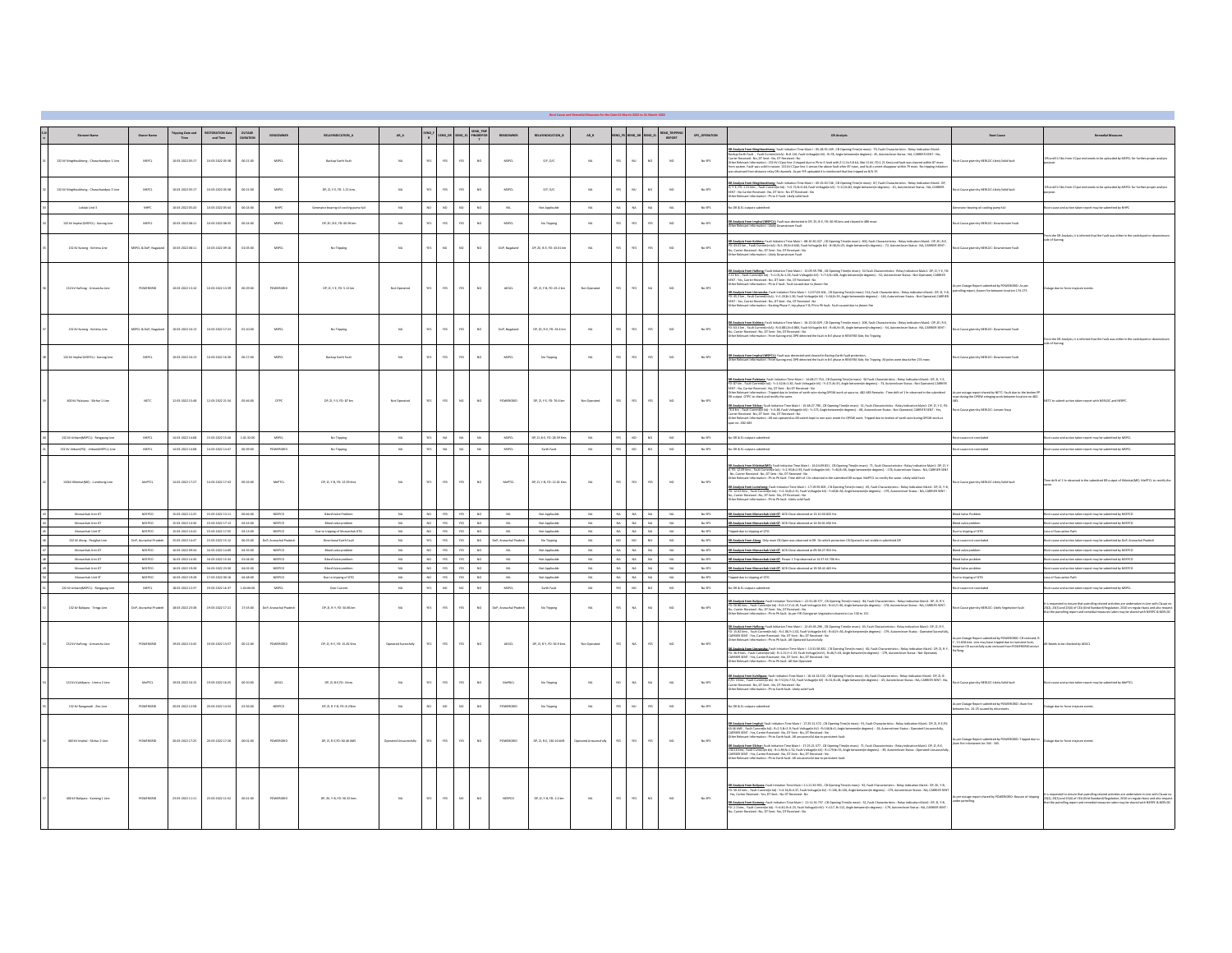|                                                            | Owner Name                  | pping Date and<br>Time | TORATION Date<br>and Time | OUTAGE     | SENDOWNER            | RELAYINDICATION_A         | AA                     |                |                                   |                |                      | RELAYINDICATION_B         | AR_B                |          |                          | ND_DR REND_EL REND_TRIPPING |                | SPS_OPERATION   | <b>DR Analysis</b>                                                                                                                                                                                                                                                                                                                                                                                                                                                                                                                                                                                                                                                                                                                                                                                           | <b>Root Cause</b>                                                                                                                                                                                                                                           |                                                                                                                                                                                                                                      |
|------------------------------------------------------------|-----------------------------|------------------------|---------------------------|------------|----------------------|---------------------------|------------------------|----------------|-----------------------------------|----------------|----------------------|---------------------------|---------------------|----------|--------------------------|-----------------------------|----------------|-----------------|--------------------------------------------------------------------------------------------------------------------------------------------------------------------------------------------------------------------------------------------------------------------------------------------------------------------------------------------------------------------------------------------------------------------------------------------------------------------------------------------------------------------------------------------------------------------------------------------------------------------------------------------------------------------------------------------------------------------------------------------------------------------------------------------------------------|-------------------------------------------------------------------------------------------------------------------------------------------------------------------------------------------------------------------------------------------------------------|--------------------------------------------------------------------------------------------------------------------------------------------------------------------------------------------------------------------------------------|
| 400 kV (mpha) - Silchar 2 Line                             | POWERGRID                   | 23-03-2022 12:22       | 23-03-2022 12:37          | 021500     | POWERGRID            | 07.2.Y-E.FD: 71.6 km      | Operated Unsucessfully | ves            | NO.<br>YES                        | NQ             | POWERGRID            | DP, 2, Y-E, FD:99.3 Km    | perated Unsucessful |          |                          |                             | NO             | No.5PS          | DR Analysis from Imphal: Fault Initiation Time Main I: 12:22:41.818, CB Opening Time(in musc): 80, Fault Characteristics : Relay Indication Main1-DP, 2, Y-E, FC<br>lions , Fault Currentin M) : Yrs 85, Fault Voltagejn M) : Yrs55, Angle between(in degrees) - 33, Autoreclose Status : Operated Unsucessfully, CARRER SENT<br>N, Carrier Research : Yes, DE Sent: No OT Received : No<br>The Relevant<br>Analysis from Slichar: Fault Initiation Time Main I: 12:22:41.817, CB Opening Time (n musc): 80, Fault Characteristics : Relay Indication Main1-DP, 21, Y-E,<br>1954 Rms, Fault Current[m.M] : 1917. Т.6, Fault Wintegrin Wir) - м мрене и интернительной принимать с MIGH IND<br>NT : 1944, Grane Recover 17 He, OF Sent Michaelin Wir) - 1954, Анды tetween/in degree() - 34, Autonoclose Stat | As per outage report shared by POWERGRID: Jhum fire found in<br>between span no. 284 - 285.                                                                                                                                                                 | tage due to force                                                                                                                                                                                                                    |
| 132 kV Dimapur (PGI - Kohima Line                          | CWERGRID & DoP,<br>Nagaland | 34.03.3032.00.03       | 14.03.3022.06-17          | $-0.0500$  | printedan            | 09.2.0-E.FD:34.84 Km      | Not Operated           |                | vec.                              | NO.            | DoP, Nasaland        | 0P, 2l, 8-E, FD: 22.23 Km | Not Operated        |          |                          |                             | <b>MO</b>      | No.95           | <b>d Angle Inn Steppe (RG</b> Fuel vinter The Man 1 3:56:3:46, C4 Openig Treple muc): 71, Fash Osracinistics: Felay Industrial Main!: 69, 71, 8-<br>179 22:32 Fee, That Currelly Mi; 18:23, Fash Vinter Vinter Man Markettle Agrees":<br>DR Analysis from Dimapur (PG): Fault Initial<br>DR Analysis from Kabinac DR cutput submitted for 23.03.22 at 23.54 hrs for Kohima side. DoP, Nagaland to submit correct DR.                                                                                                                                                                                                                                                                                                                                                                                         | Às per outage report shared by POWERGRID: Line jurisdiction of<br>POWERGRID in 132 KV Dimapur-Kohima Ti, is 0.347 KM. As fault<br>occurred at a distance of 34.84 Km, so it is outside POWERGRID<br>jurisdiction.                                           |                                                                                                                                                                                                                                      |
| 132 kV Jiribam(PG) - Jiribam(MSPCL) Lin                    | MSPG.                       | 34-03-2022 00:5        | 1603-2022 00:1            | 022200     | POWERGRID            | DIY. Protection R-ph      | <b>NA</b>              | YES            | <b>YES</b><br>YES                 | NQ             | MSPCL                | Over Current              | <b>NA</b>           |          |                          | NO.                         | NQ             | No SPS          | <mark>8 Acabak from Albamil G</mark> r. Fait Istiation Time Main I : 00:54:50.417 , CB Opening Time(in mue;) - 34, Faith Characteristics : Relay Indication Main)- Dff.<br>vonteton Rph, Faat Carrenfin Alj : R=ASQ, Fault Voltage[in kirj :<br>s : Likely Vegetation fault                                                                                                                                                                                                                                                                                                                                                                                                                                                                                                                                  | t Cause given by NERLDC: Likely Vegetation fault                                                                                                                                                                                                            | .<br>1921, 23(3) and 23(4) of CEA (Grid Standard) Regulated activities are undertaken in Line with Clause no<br>hat the patrolling report and remedial measures taken may be shared with NERPC & NERLOC.                             |
| 132 kV Palatana - Udalpur Line                             | $_{\rm TSGL}$               | 34-03-2022 09:51       | 34-03-2022 10:16          | 022500     | $_{\rm OTPC}$        | DP, 21, Y-9, FD: 2.49 km  | <b>NA</b>              | YES.           |                                   | $_{\text{NO}}$ | TSECL                | No Tripping               | <b>NA</b>           |          | NA                       | NA                          | <b>NA</b>      | $_{\rm No}$ srs | t could not be analysed from the submitted DR                                                                                                                                                                                                                                                                                                                                                                                                                                                                                                                                                                                                                                                                                                                                                                | cause not concluded                                                                                                                                                                                                                                         | oot cause and action taken report may be submitted by TSECL                                                                                                                                                                          |
| 132 kV Dimapur (PG) - Kohima Line                          | NERGRID & DoP<br>Nagaland   | 34-03-2022 11:55       | 24-03-2022 12:48          | 0249.00    | POWERGRID            | DP, 21, B-E, FD: 38.14 km | Not Operated           |                | <b>Z</b>                          | $NO$           | DoP, Nagaland        | 09, 2, 8-E, FD: 23.38 km  | Not Operated        |          |                          |                             | $_{\text{NO}}$ | No SPS          | <mark>R Analysk from Diragua: (P4):</mark> Fault Islöation Time Main I : 11:56:07.833 , CB Opening Time(in man;): 66, Fault Characteristics : Relay Indication Main1-DP, 21, I<br>FO: 28.14 Mar. Fault Carrentinaly: 1et. 56, Fault Woltegel<br>or Relevant Information : Ph to E Fault. Likely Vegetation fault.<br><mark>28 Aushalt me Kalen</mark> g Fanthomane The Mani 1234:12 XM, C4 Opening Theolio must; 41, Fant Charadentinic Haly Indiation Mainle DP, 21, B-C<br>10: 23.18 km, Radi Camesin Wij : 8-1.15 Fanthology DV, 1974, Angle Interestin dagent)                                                                                                                                                                                                                                           | .<br>Cause given by NERLDC: Likely Vegetation fault<br>.<br>As per outage report shared by POWERGRID: Line jurisdiction of<br>POWERGRID in 132 KV Dimagur-Kohima TL is 0.347 KM. As fault<br>Occurred at a distance of 38.14 Km, so it is outside POWERGRID | It is requested to ensure that patrolling related activities are undertaken in Line with Clause no<br>23(2), 23(3) and 23(4) of CEA (Grid Standard) Regulation, 30(d) on regular basis and also reques<br>that the patrolling report |
| 132 kV Motonga (Bhutan) - Rangia Line                      | POWERGRID                   | 24-03-2022 12:39       | 24-03-2022 13:41          | 01:02:00   | EHUTAN               | Over Current              | NA                     |                |                                   | NQ             | POWERGRID            | No Tripping               | NA.                 |          | $^{10}$                  | NO.                         | NO             | No SPS          | bettimdus stuppes J3 & RD o                                                                                                                                                                                                                                                                                                                                                                                                                                                                                                                                                                                                                                                                                                                                                                                  | cause not concluded                                                                                                                                                                                                                                         | t cause and action taken report may be submitted by POWERGRID                                                                                                                                                                        |
| 220 kV BTPS - Rangia 2 Line                                | ALGO.                       | 34-03-2022 12:4        | 24-03-2022 17:00          | 042700     | ADGO.                | DP, 211, B-E, FD: 354 km  |                        | NO             | YES<br>YES                        | NO             | ALCO.                | 09, 2, 8-4, FD 25.8 Kms   |                     |          |                          |                             | NO             | No SPS          | <mark>a from BTPS:</mark> Fault Initiation Time Main I : 12:39:20.328 , CB Opening Time(in musc): 112, Fault Characteristics : Relay Indication Main1- CP, 20, B-E, FC<br>ault Camera[in M] : B=1 36, Fault Voltage(in W] : B=128, Angle bet<br>Gi km , Fault C<br>Carrier Received : Yes, DT Sent : No DT Received : No<br>er Relevant Information : Ph to E Fault. Likely Solid fault. AR Operated Unsucessfully due to persistent fault<br><mark>28 Andrán fran Bara</mark> lt Fuil institus The Main I 12.392.230, Cloping Treaty may 56, Fait Chandraridz : Relay industrie Main LDP, 2), B.C.<br>1025 B.Res, Paul Correstja-M.I : Br.L2,N-2.06, Fails Voltage(n.N) : Br.7,N-150, Angl                                                                                                                  | Cause given by NERLDC Likely Solid fault                                                                                                                                                                                                                    |                                                                                                                                                                                                                                      |
| 220 kV BTPS - Rangia 1 Line                                | AEGOL                       | 34-03-2022 12:46       | 24-03-2022 13:19          | 023300     | ALGO.                | 09, 2, 8-E, FD: 136.2 Kms | Operated Sucessfully   | YES            | YES                               | NO             | AEGOL                | 09, 21, 8-6, FD 9.5 Kms   | gerated Unsucessful |          |                          |                             | NO.            | No SPS          | , <mark>24 Andrá IVI. El Fr</mark> a Histórico Tron Mari I (24 de 202). Cé Opring Tranjo mec): Dá faul Charchinitz; Saly Inforzio Maria. OS 31 & CO<br>186, Juan , Frank Comedja kij. 194,0, Frank Vetagrijski): (P.12), Agir Internicio Agre<br><mark>28 Analysis from Bangiz</mark> Fault Initiation Theo Mein I 13:46:48.692, CA Opening Treaty ment; S. Fault Channelston: Main John Collection Mains 49:21, B-E,<br>1935: Earn , Pack Committe M.; In Sec. 45:11:11, Fault Valuages In V                                                                                                                                                                                                                                                                                                                | It Cause given by NERLDC Likely Solid fault                                                                                                                                                                                                                 |                                                                                                                                                                                                                                      |
| 132 kV Dimapur (PG) - Kohima Line                          | CWERGRID & DoP,<br>Nagaland | 34-03-2022 13:59       | 26-03-2022 12:57          | 225800     | POWERGRID            | 09, 2, 8-4, FD: 35.08 Km  | Not Operated           | ves            | $\gamma \Gamma 5$<br>$_{\rm vrs}$ | $_{\rm NO}$    | DoP, Nagaland        | 0P, 2l, 8-6, FD:21.96 Kms | Not Operated        |          |                          | YES                         | NQ             | No SPS          | 24 Ambie fan Brone (1951 fut it eining Tre Mar) i 13:03412K, C8 Operig Timpin mec) 72, Fait Osmennins : Rely isdiction Maisl. OP, 21, E<br>E-Fit: 35:81 for , Tasif Carvello M) in 1:30, Faith Value (1970): In 57, Angle Istoren<br>il Anhabitan Kabisar (mitriminen Tree Main i 18.517.181, Clopera Treejemus): 40, Fasil Characterista : Anty Indiazion Main I oft, 7), D. 6,<br>1931 St Eary, Fault Committe M.), and allen 1.06, Fasil Vahagele M.) : Brad, Hrs,                                                                                                                                                                                                                                                                                                                                        | Cause given by NERLDC: Likely Vegetation fault                                                                                                                                                                                                              | As per stage report develop PONSKAID: Lieu judicition of . It is mogenfelds ensure the patroling educed achieties in Lieu with Chuse no<br>PONSKAID: in 122 0'Ensure-Robina T1, is 2,0 OM, Ar but . 2021, 2021 en 2020 of CA (Gri    |
| 132 kV Balizara - Tenga Line                               | DoP, Arumachal Prades       | 34-03-2022 15:00       | 24-03-2022 15:51          | 025100     | DoP, Anatochal Prade | Directional Earth Fault   | NA                     | $\mathbf{w}$   | no.<br>M.                         | $_{\text{NO}}$ | DoP, Ananachal Prade | Loss of Voltage           | <b>NA</b>           | $\sim$   | $\mathbf{M}$             | NQ                          | NQ             | No SPS          | bettimdur students & 80 c                                                                                                                                                                                                                                                                                                                                                                                                                                                                                                                                                                                                                                                                                                                                                                                    | t cause not concluded                                                                                                                                                                                                                                       | oot cause and action taken report may be submitted by DoP. Anunachal Pradesh                                                                                                                                                         |
| 132 kV Khliehriat (MePTCL) - Khliehriat (PG) 2 Line        | MePTCL                      | 34-03-2022 15:00       | 14-03-2022 17:00          | 02000      | MePTCL               | No Tripping               | <b>NA</b>              |                | NO.<br>$\omega$                   | $_{\rm NO}$    | MePTCL               | VT Fuse fail at PG end    | <b>NA</b>           |          | $\overline{M}$           | NQ                          | $_{\rm NO}$    | No SPS          | .<br>DR & EL outputs submitted                                                                                                                                                                                                                                                                                                                                                                                                                                                                                                                                                                                                                                                                                                                                                                               | cause not concluded                                                                                                                                                                                                                                         | oot cause and action taken report may be submitted by DoP, MePTCL                                                                                                                                                                    |
| Dikohi Unit 1                                              | DEPL                        | 34-03-2022 15:00       | 24-03-2022 16:05          | 01:05:00   | DEPL                 | Loss of execuation path   | NA                     | $\overline{M}$ | NO.<br>NO.                        | NQ             | NH <sub>1</sub>      | Not Applicable            | NA.                 |          | $\overline{M}$           | NA                          | <b>NA</b>      | No.SPS          | bettimdur students & & & o                                                                                                                                                                                                                                                                                                                                                                                                                                                                                                                                                                                                                                                                                                                                                                                   | ts of evacuation path                                                                                                                                                                                                                                       |                                                                                                                                                                                                                                      |
| 132 KV Panchgram - Lumshnong Line                          | AEGCL & MePTCL              | 34-03-2022 15:00       | 24-03-2022 15:20          | 022000     | ADGO.                | 09, 21, 9-6, FD: 1.7 Kms  | NA                     | YES            | <b>YES</b><br>NU.                 | NO             | MePTCL               | DP, 21, 8-6, FD:51.10 Km  | <b>NA</b>           |          | YES.                     | YES                         | NQ             | No SPS          | lia Ok Sabelistel fon Parchgum end. Also Disk pell submittel linted of .etc file.<br><mark>Od Andresh des Lienchuzzer</mark> Fashinkliche Tree Marii : 1458/20.312, C3 OpdergTreip energ) 26,5 authoristics: Relay Indication Marii 09,211,<br>                                                                                                                                                                                                                                                                                                                                                                                                                                                                                                                                                              | oot Cause given by NERLDC: Likely Lightning fault                                                                                                                                                                                                           | It is requested to ensure that patrolling related activities are undertaken in Line with Clause no<br>23(2), 23(3) and 23(4) of CEA (Grid Standard) Regulation, 2000 on regular basis and also reques<br>that the patrolling report  |
| 132 W Hallakandi - Panchgram Line                          | ALGO.                       | 34-03-2022 15:09       | 24-03-2022 15:18          | 020900     | $\kappa$ sa.         | 09, 2, 8-E, FD: 24.68 Km  | <b>NA</b>              | $\mathbf{w}$   | $\mathbf{m}$<br>$\sim$            | $10$           | $\kappa\omega$       | No Tripping               | <b>NA</b>           |          | $\overline{\phantom{a}}$ | NA.                         | <b>NA</b>      | $_{\rm No}$ grs | .<br>DR & EL outputs submitter                                                                                                                                                                                                                                                                                                                                                                                                                                                                                                                                                                                                                                                                                                                                                                               | t cause not concluded                                                                                                                                                                                                                                       | cot cause and action taken report may be submitted by DoP, ADGCL                                                                                                                                                                     |
| 132 KV Jirbam(MSPCL) - Rengsang Line                       | MSPOL                       | 34-03-2022 16:05       | 11-03-2022 17:52          | 7.01-47.00 | MRG                  | Over Current              | NA                     | NQ             | NO<br>$\omega$                    | $_{\rm NO}$    | MSPCL                | <b>Carth Fault</b>        | <b>NA</b>           | $\omega$ | $_{\text{NO}}$           | NO.                         | NO             | No SPS          | DR & EL outputs submitter                                                                                                                                                                                                                                                                                                                                                                                                                                                                                                                                                                                                                                                                                                                                                                                    | cause not concluded                                                                                                                                                                                                                                         | ot cause and action taken report may be submitted by MSPCL                                                                                                                                                                           |
| 132 KV Loktak - Renggang Line                              | MERCL                       | 34-03-2022 16:0        | 24-03-2022 17:32          | 01:27:00   | <b>NHC</b>           | Over Current              | $_{\rm NA}$            |                |                                   | $_{\text{NO}}$ | MSPCL                | No Tripping               | <b>NA</b>           |          |                          | $_{\text{NA}}$              | <b>NA</b>      | No SPS          | itted DR does not open                                                                                                                                                                                                                                                                                                                                                                                                                                                                                                                                                                                                                                                                                                                                                                                       | cause not concluded                                                                                                                                                                                                                                         | oot cause and action taken report may be submitted by MSPCL                                                                                                                                                                          |
| 132 W Kohima - Wolcha Line                                 | DoP, Nagaland               | 34-03-2022 17:43       | 24-03-2022 18:57          | 01:14:00   | DoP, Nagaland        | <b>Carth Fault</b>        | NA                     |                |                                   | $_{\text{NO}}$ | DoP, Nagaland        | No Tripping               | NA                  |          |                          | ves.                        | $NO$           | No SPS          | DR & EL outputs submitted                                                                                                                                                                                                                                                                                                                                                                                                                                                                                                                                                                                                                                                                                                                                                                                    | cause not concluded                                                                                                                                                                                                                                         | oot cause and action taken report may be submitted by DoP, DoP, Nagaland                                                                                                                                                             |
| 132 kV Doyang - Mokokchung (DoP, Nagaland) Line            | DoP, Nagaland               | 34-03-2022 17:43       | 25-03-2022 14:12          | 202900     | NEEPCO               | <b>Carth Fault</b>        | NA                     | $_{\rm NO}$    | $_{\rm{VKS}}$<br>YES              | $_{\rm YES}$   | DoP, Nagaland        | 0P, 2l, R-E, FD:15.59 Kms | NA.                 |          | YES                      | <b>YES</b>                  | NO             | No SPS          | <mark>m Dovaner</mark> Fault Initiation Time Main I : 17:41:44.493 , CB Opening Timelin musc): 661 Fault Chanacteristics : Relay Indication Main3- Earth Fault<br>1431 - Rh Ea Fault Voltage (n 14) : RhBL Angle between(in degrees) : -57,<br>: No DT Received: No<br>in Relay globed up initially. However tripped on Earth Fault protection. Ph to E Fault.<br>Bil Aushin (man Mahakhang (bad Magalang) Funk Indones Theo Man I - 923 11:13), CR Opening Treato munc): SAT Func Characteristics Teleg<br>Indicates Manis 19:31, E.G. (15:14:50 Km, Jaudi Carvello Mi) -8:24(Mr. 44, Fault Voltag                                                                                                                                                                                                          | loot Cause given by NERLDC: Likely Vegetation fault                                                                                                                                                                                                         | .<br>Distance Protection needs to be checked at Doyang End.<br>Hagaland to look after it and rectify the same<br>Nagaland to look after it and rectify the same<br>hung (DoP, Nagaland) end. Do                                      |
| V Mokochung (PG) - Mokokchung (DoP, Nagaland<br>1 Line     | POWERGRID                   | 34-03-2022 17:51       | 24-03-2022 18:23          | 023200     | POWERGRID            | No Tripping               | NA                     |                | NA                                | NO             | POWERGRID            | <b>Broken wire trip</b>   | <b>NA</b>           |          |                          |                             | NQ             | No SPS          | i Anahal form Mahabhar (19až Mandard). Fuit kritistin Tree Main I : 174:1-26 pris (17 metrim set). 51, Fait Characteristic : Rely<br>dication Main! a Youke wie step , Faal: Cumerdja MJ : 9:0 072:1-002 (Politi I Faal) (William<br>sken wire trip as per DR output from Mokokchung State). No significant change in current and voltage magnitude was observed at the time of event. The tripping<br>ms to be mix-operation.                                                                                                                                                                                                                                                                                                                                                                               | Cause aiven by NERLDC: Mis-operation                                                                                                                                                                                                                        | equested to find out the root cause and take corrective measures to prevent<br>rrence. A copy of measures identified may be shared to NERPC and NERLOC.                                                                              |
| 32 kV Mokochung (PG) - Mokokchung (DoP, Nagaland<br>2 Line | POWERGRID                   | 24-03-2022 17:51       | 24-03-2022 18:22          | 023100     | POWERGRID            | No Tripping               | NA                     |                |                                   | $_{\text{NO}}$ | POWERGRID            | <b>Broken wire trip</b>   | <b>NA</b>           |          |                          |                             | $_{\rm NO}$    | No SPS          | <mark>St Analysi from Maksichung (bull-Jagabad)</mark> (vali telesion Tem Mas I 12:92:35:87 , Cli Queng Temple megi. 57 Faat Chancelesist : Relay<br>Hentennis Worker annis Mark (1993) Complex III client Portugal Park (Warbapters) in Prz                                                                                                                                                                                                                                                                                                                                                                                                                                                                                                                                                                 | .<br>Cause given by NERLDC: Mis-operation                                                                                                                                                                                                                   | is requested to find out the root cause and take corrective measures to prevent re-<br>ccurrence. A copy of measures identified may be shared to NERPC and NERLOC.                                                                   |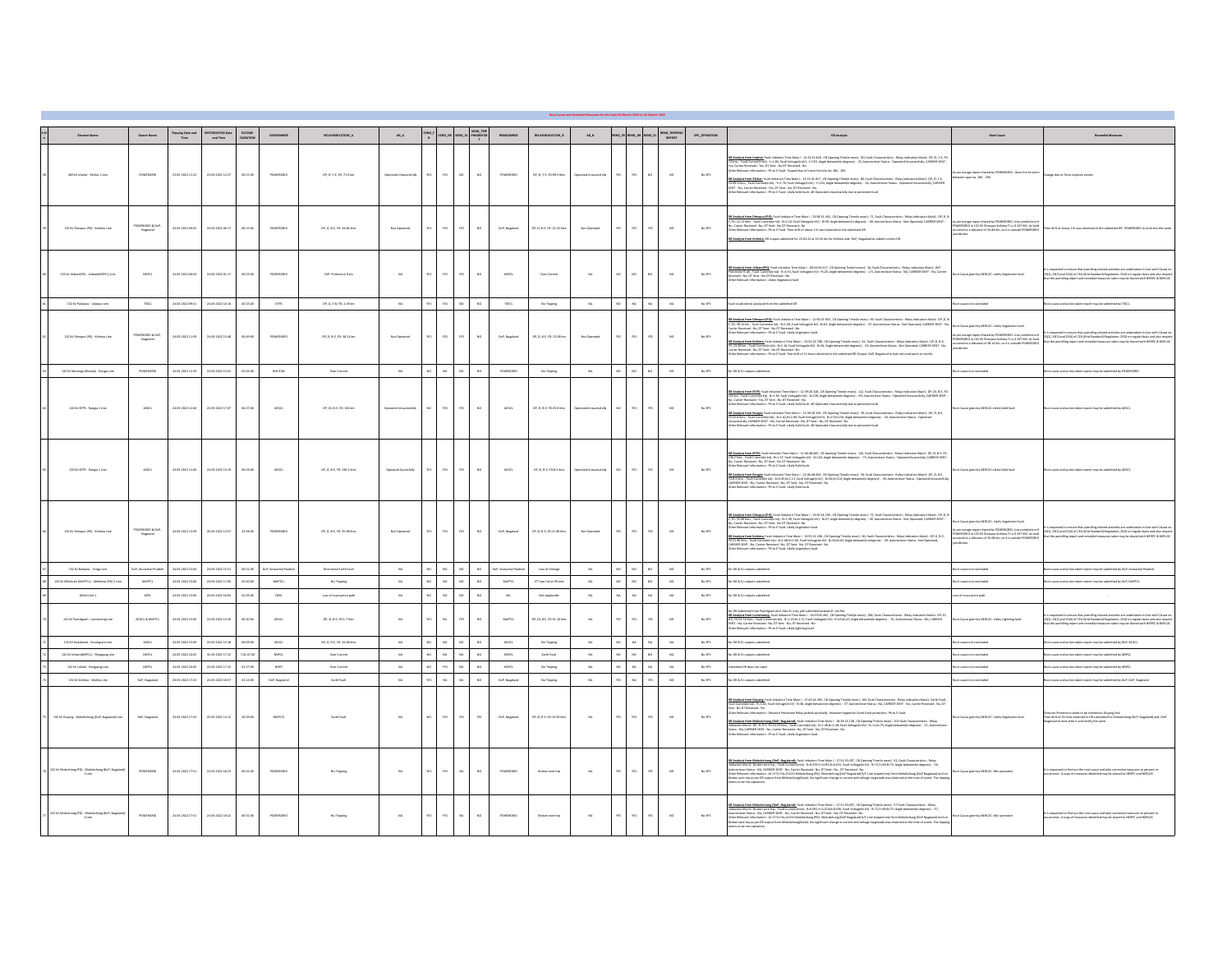| <b>Clement Nam</b>                  | Owner Name         | ripping Dute :<br>Time | and Time         | OUTAGE   | SENDOWNER           | RELAYINDICATION A           | RA            | $rac{5ENO_F}{R}$ |                | SEND_DR SEND_EL SEND_TRI       | <b>RENDOWNER</b> | RELAYINDICATION 8         | AR_B                 | <b>REND FR</b>                            |           | END_TRIPPIT<br>REPORT | SPS_OPERATION | <b>DR Analysis</b>                                                                                                                                                                                                                                                                                                                                                                                                                                                                                                                                                                                                                                                                     | <b>Root Cause</b>                                                                                                                                                                                                     | <b>Remedial Measures</b>                                                                                                                                                                                                                                                                                                                                                                                                                         |
|-------------------------------------|--------------------|------------------------|------------------|----------|---------------------|-----------------------------|---------------|------------------|----------------|--------------------------------|------------------|---------------------------|----------------------|-------------------------------------------|-----------|-----------------------|---------------|----------------------------------------------------------------------------------------------------------------------------------------------------------------------------------------------------------------------------------------------------------------------------------------------------------------------------------------------------------------------------------------------------------------------------------------------------------------------------------------------------------------------------------------------------------------------------------------------------------------------------------------------------------------------------------------|-----------------------------------------------------------------------------------------------------------------------------------------------------------------------------------------------------------------------|--------------------------------------------------------------------------------------------------------------------------------------------------------------------------------------------------------------------------------------------------------------------------------------------------------------------------------------------------------------------------------------------------------------------------------------------------|
| 132 KV Imphal (MSPCL) - Karong Line | MSPG.              | 34-03-2022 18:22       | 24-03-2022 18:47 | 02250    | MSPG.               | Over Current                | NA            |                  |                | NO                             | MSPCL            | No Tripping               | NA                   |                                           |           | NO                    | No SPS        | m imphal (MSPCL): Fault could not be analysed from the submitted DR outputs. As per submitted EL output. Tripped on Over current.                                                                                                                                                                                                                                                                                                                                                                                                                                                                                                                                                      | cause not concluded                                                                                                                                                                                                   | cause and action taken report may be submitted by MSPCL                                                                                                                                                                                                                                                                                                                                                                                          |
| 132 KV Loktak - Renegang Line       | MSPOL.             | 25-03-2022 04:05       | 25-03-2022 04:51 | 024600   | NHPC                | DP. ZL R-Y, FD: 29.93 km    | NA            |                  |                | NQ<br>NO                       | MSPG.            | No Tripping               | NA                   |                                           |           | <b>NA</b>             | No.SPS        | ted DR does not open                                                                                                                                                                                                                                                                                                                                                                                                                                                                                                                                                                                                                                                                   | ot cause not concluded                                                                                                                                                                                                | cot cause and action taken report may be submitted by MSPCL                                                                                                                                                                                                                                                                                                                                                                                      |
| AGTCCPP Unit 2                      | NEEPCO             | 25-03-2022 17:13       | 25-03-2022 17:20 | 020700   | NEEPCO              | Tripped due to Undervoltage | $_{\rm NA}$   |                  | $^{10}$<br>so. | $_{\text{NO}}$                 | $_{\rm NL}$      | Not Applicable            | NA.                  | $\overline{\mathbf{u}}$<br>$\overline{M}$ | is.       | $_{\rm NA}$           | No SPS        | o DR & EL outputs submitted                                                                                                                                                                                                                                                                                                                                                                                                                                                                                                                                                                                                                                                            | cause not concluded                                                                                                                                                                                                   | cause and action taken report may be submitted by NEEPCO                                                                                                                                                                                                                                                                                                                                                                                         |
| 132kV KhieldathMEI - Lumshone Line  | MePTCL             | 25-03-2022 17:45       | 25-03-2022 17:56 | 021100   | MePTCL              | 09.2.84.00:20.22            | NA            |                  |                | vec.<br>NO.                    | MePTCL           | 09.2.8-E. FD:15.89 Km     | NA                   | <b>YES</b>                                |           | NO                    | No.95         | <mark>t Anskristner Bhánáttálíc</mark> Fuir leitelse Tire Main i 1757-14434, Cl Queing Treate 74, Suit Chanceraisc: Répyindcelse Main (d. 20, 3,8-<br>1620-21 ben , duit Commita M. 16-10, M. 9-18, Fuir Velagrin VI; i S+0, N+1, Angle betw<br>Adadelfana, Lundang Fulk inisine Tree Mei I i 1738 dú Sit G. Queing Treylo mec): SK Fadt Chancteristic i Reip infiction Meiri- 09, 204 C<br>1538 km - Fault Comelija W): Bri 27, Int 12, Fault Voltagels W): Br21, Nr21, Angle In                                                                                                                                                                                                      | Cause given by NERLDC: Likely Lightning fault                                                                                                                                                                         | It is requested to ensure that patrolling related activities are undertaken in Line with Clause<br>23(2), 23(3) and 23(4) of CEA (Grid Standard) Regulation, 2000 on regular basis and also requ<br>t the gatrolling report and remedial measures taken may be shared with NERPC & NERLDC                                                                                                                                                        |
| 132kV Khleidat/MEI - Lumshone Line  | MePTCL             | 25-03-2022 19:00       | 25-03-2022 19:28 | 0228.00  | MePTCL              | 09.21.0-E.FD.20.25.Kms      | Not Furnished |                  |                | <b>ET</b><br>NO.               | MePTCL           | 09.2.8-6. FD:15.43 Km     | NA                   | <b>YES</b><br><b>YES</b>                  |           | NO                    | No.95         | Adauba fora MaladaWAT i vir Holmon Tree Men I : 16:03:448), Ol Opeleg Treeljn med). 30, fault Oauszterikus i Brity linkeli oli 20, 20.<br>1933 S. Rim, Fault Camedja Mij. 19:10:8, Kr. S. Saat Voltagela Vd. 16:46, Nr 15. Angle<br><mark>08 András from Lumsbang:</mark> Fault Initiation Time Main I : 18:52:26.456, CB Opening Time(n mec): 61, Fault Chanchristics: Relay Indication Maini- 09, 21, 8-6,<br>FOLSA R. One, Fault Cumrestin All, 19:41, Fault Voltage(in Nr):<br>Relevant Information : Ph to E fault. Likely lightning fault                                                                                                                                        | Cause given by NERLDC: Likely Lightning fault                                                                                                                                                                         | drift of 3)<br>into it                                                                                                                                                                                                                                                                                                                                                                                                                           |
| 220 kV Agia - Boko Line             | ALGO.              | 25-03-2022 19:1        | 25-03-2022 19:20 | 02170    | ALGO.               | 09, 21, Y-8, FD: 30.6 km    |               |                  | YES            | $\mathbf{M}$<br>$_{\text{NO}}$ | ADGO.            | DP, 21, Y-B, FD: 35.5 km  |                      | YES                                       |           | $_{\text{NO}}$        | No SPS        | <mark>tá konko film kész</mark> Fulránánan frez készi: 1913 SG ER), CA Gyerig Timplo musk. G. Fan Charadosto: Jaka Indiation Mein Jo 21, Y-8/O.<br>Sáklas, Fan Comreijokki 19130, 8-135 Fan Voltagijokki 1914, 8-76, Nejle Jenerecin digresi                                                                                                                                                                                                                                                                                                                                                                                                                                           | Cause given by NERLDC silkely Solid fault                                                                                                                                                                             | put from Boko not submitted. AEGCL to submit the same for proper analysis purpose                                                                                                                                                                                                                                                                                                                                                                |
| 132 kV Ralipara - Tenga Line        | oP, Arunachal Prac | 26-03-2022 01:30       | 26-03-2022 01:48 | 021200   | cP, Arunachal Prade | DP, 21, 8-Y, FD: 30.9 km    | NA            |                  | NO.            | NQ<br>NQ                       |                  | No Tripping               | <b>NA</b>            | $_{\text{NO}}$<br>NA                      | <b>NA</b> | NA                    | No.5PS        | .<br>No DR & EL outputs submitted                                                                                                                                                                                                                                                                                                                                                                                                                                                                                                                                                                                                                                                      | cause not conclude                                                                                                                                                                                                    | ause and action taken report may be submitted by DoP, Anunachal Prades                                                                                                                                                                                                                                                                                                                                                                           |
| 132 kV Panchgram - Lumshnong Line   | ADGEL & MePTOL     | 36-03-2022 02:10       | 26-03-2022 02:30 | 0220.00  | ADDA.               | 09.2.8-Y-E.FD: 57.5 km      | NA            |                  | NU.            | YES<br>NO.                     | MePTCL           | No Tripping               | <b>NA</b>            |                                           |           | NO.                   | No.SPS        | to DR & EL outputs submitted                                                                                                                                                                                                                                                                                                                                                                                                                                                                                                                                                                                                                                                           | cause not concluded                                                                                                                                                                                                   | cause and action taken report may be submitted by DoP, DoP, Nagaland                                                                                                                                                                                                                                                                                                                                                                             |
| 132kV Khieldat(ME) - Lumshong Line  | MePTCL             | 36-03-2022 02:1        | 26-03-2022 15:15 | 120500   | MePTCL              | DP, 2H, Y-E, FD: 52.4 km    | NA            |                  |                | NQ                             | MePTCL           | 0P, 2II, Y-E, FD: 5.85 km | <b>NA</b>            |                                           |           | NO                    | No SPS        | <mark>8 Anabels from Whielp#IME</mark> t Fault Isliation Time Main I : 0107:15.475 , CB Opening Time(in man): #74, Fault Characteristics : Relay Indication Main1-0P, 21<br>-E, FD: 52.4 kms , Fault Current(in k4) : Yri0.6Bl, Nrd.748, Faul<br>SINT: No, Carrier Received: No, DT Sent: No, DT Received: No<br>Relevant Information : Ph to E Fault. Likely Vegetation fault<br><mark>28 Anhia film Lumhas T</mark> ruk katalan Tera Masi i Ch2 54.15 . (3 Opeleg Tredy mas): 236 feat Chancisnitics : Rely indication Main-LOV 24, V<br>6. (62.86 km, Fael Cornelly-M): "Yo 275, Pro BM, Fael Videaplin V) : Yv (2, Pro). An                                                        | Cause given by NERLDC: Likely Vegetation fault                                                                                                                                                                        | nsure that patrolling related activities are undertaken in Line with Clause n<br>23(2), 23(3) and 23(4) of CEA (Grid Standard) Regulation, 2000 on regular basis and also reques<br>that the patrolling report and remedial measures taken may be shared with NERPC & NERLOC                                                                                                                                                                     |
| 132 kV Sanis - Wokha Line           | DoP, Nagaland      | 36-03-2022 03:20       | 26-03-2022 03:50 | 022400   | DoP, Nagaland       | No Tripping                 | NA            |                  | NU.            | NJ<br>NQ                       | DoP, Nagaland    | Over Current              | <b>NA</b>            | vec<br>$\overline{\mathbf{M}}$            | <b>NA</b> | NQ                    | No.5PS        | No DR & EL outputs submitted                                                                                                                                                                                                                                                                                                                                                                                                                                                                                                                                                                                                                                                           | st cause not concluded                                                                                                                                                                                                | ot cause and action taken report may be submitted by DoP, AEGCL & MePTCL                                                                                                                                                                                                                                                                                                                                                                         |
| 132 kV Kohima - Wolcha Line         | DoP, Namiand       | 36-03-2022 03:20       | 26-03-2022 07:11 | 02:45:00 | DoP, Nagaland       | Over Current                | NA            |                  |                | NO                             | DoP, Nasaland    | DP. 21 Y-8.FD: 12.94 km   | NA                   |                                           |           | NO                    | No.95         | <b>20 Analysis from Wielder,</b> Fault Initiation Time Main I : 02:25:46.549 , CA Opening Time(in meet): 03, Fault Characteristics : Reliey Indication Main.I - DP, 21, Y-4, FD<br>12.94 km , Fault Current(in 14) : Yrd.591, R=0.505,<br>, Carrier Received : No, DT Sent : No, DT Received : No<br>her Relevant Information : Ph to E Fault. Likely Solid Fault                                                                                                                                                                                                                                                                                                                      | Cause alven by NERLDC Likely Solid fault                                                                                                                                                                              | ot cause and action taken report may be submitted by DoP. Nagaland                                                                                                                                                                                                                                                                                                                                                                               |
| 400 kV Palatana - Sichar 1 Line     | NETC               | 36-03-2022 11:25       | 26-03-2022 11:57 | 003200   | otec                | 09, 21, Y-E                 | Not Operated  |                  |                | <b>YES</b>                     | POWERGRID        | 19, 2, Y-0                | Not Operated         | <b>YES</b>                                |           | $_{NO}$               | No.SPS        | <mark>sheis from Palatana:</mark> As per DR Output unapshot submitted by NETC, Relay Indication Main1- DP, 21, B-E, FD: 24.97km , Fault Cument[in kAJ : B=1.25, Fault<br>e(in kV) : B=152, Angle between(in degrees) : -78, Autorecloser Sta<br>itage(in kV) : B=152, Angle b<br>ation : Ph to E Fault. Fault caused due to Jhoom fire<br><mark>28 Anabais foor: Sichar</mark> Fault Initiation Time Main I : 12:58:11.647 , CB Opening Time(in musc): ID, Fault Characteristics : Reby Indication Main3-DP, 21,8-E, FD:<br>246 km , Fault Cunnet(in M.) = 8:42 CB, Me.127, Fault Volt<br>er Relevant Information : Ph to E Fault. Fault caused due to Jhoom fire                      | As per outage report shared by NETC: During the patrolling,<br>vegetation burning for ihoom cultivation was observed in the<br>tower span 482-483                                                                     |                                                                                                                                                                                                                                                                                                                                                                                                                                                  |
| 400 kV Bongsigson - Bymitet Line    | NETC & MePTEL      | 36-03-2022 13:4        | 26-03-2022 14:11 | 023100   | POWERGRID           | 09, 21, Y-E, FD: 106.3 km   | Not Operated  |                  |                | NQ                             | MePTCL           | $DP, 21, 0-0$             | Operated Sucessfully | YES                                       |           | NQ                    | No SPS        | DR Analysis from Bongaigace: Fault Initiation Time Main I: 13:39:29.389, CB Opening Time(in muec): 90, Fault Characteristics : Relay Indication Main1- DP, Z, Y-<br>ломпратом выдарила гова на над глав говать с в важнико, са орена ранципана, эксператом и интенсивались пользов<br>80:186.1km, Fash Cornel pluk) : YeA22, Net Jap SubVoltagijo.NV; YeZ25, Net5, Angle between(in degree) : -27, A<br><mark>Gádashú finn Brothe</mark> Freiriniúna Tran Mari i 1340-36.472 (4 Opening Tranje marý: 323 Fault Chambardon: Mari indicator Maria (20 2) 8,54<br>Fault Comedja Máj: Brit 13, 54 Official Valuegha Voj. Britis 47, Margh antwencia degr                                   | cutage report shared by NETC: During patrolling it fores<br>fore by some miscreants was observed at Ale Valey RF beneath<br>tower span between location no. 1084-1085 has been observed.                              | utage due to force majeure event                                                                                                                                                                                                                                                                                                                                                                                                                 |
| 220 kV Agia - Boko Line             | AGO.               | 36-03-2022 12:47       | 26-03-2022 14:02 | 021500   | ALCO.               | DP. 21. B-E. FD: 6.7 km     | Not Operated  |                  | YES            | NJ<br>NO.                      | ALCO.            | DP, 21, 8-E, FD: 64.4 km  | Not Operated         | <b>YES</b><br>NJ                          | NU        | NO.                   | No.SPS        | <mark>OR Analysis from Agia:</mark> Fault initiation Time Main I : 12-MES3. 624 , CB Opening Time[in musc]: 63, Fault Characteristics iRelay indication Main1-DP, 21, B-E, FD:<br>6.7 km , Fault Currențin Al): 18-ME3, Mark (1992): 19-ME4,<br>t Information : Ph to E fault. Likely Vegetation fault.                                                                                                                                                                                                                                                                                                                                                                                | ot Cause given by NERLDC: Likely Vegetation fault                                                                                                                                                                     | output from Boko not submitted. AEGCL to submit the same for proper analys                                                                                                                                                                                                                                                                                                                                                                       |
| 400 kV Palatana - Sichar 1 Line     | NETC               | 36-03-2022 12:58       | 26-03-2022 14:56 | 025800   | orpo                | 09, 21, 8-E, FD: 24.97km    | Not Operated  |                  |                | YES                            | POWERGRID        | DP, 21, 8-E, FD: 246 km   | Not Operated         | YES                                       |           | NO                    | No SPS        | .<br><u>from Paletens:</u> As per DR Output urapshot submitted by NETC, Relay Indication Main1-DP, 21, B-C, FD: 24.97km, Fault Cument(in kA) : B=1.25, Fault<br>V) : B=152, Angle between(in degrees) : -78, Autorecloser Status : Net Op<br>ige(in kV) : B=152, Angli<br>Relevant Information : Ph to E Fault. Likely fault caused dur to lightning<br><b>28 André Mars Sitau</b> r Faul Initiato Tre Main I : 1548 1467, Có Queig Treis mus). 10, Fait Chauchetics: Relay Industrie Mainl: 69, 21,8-E FD:<br>246 km : Fait Comedia M.J.: 94: 05, Km 12, Faith Voltaghis VI ; 8-106, Angle bet                                                                                        | .<br>As per outage report shared by NETC: Rain with thunderstorm<br>was reported from site at the moment of tripping. DR analysis<br>nent of tripping. DR analysis i<br>also indicated the fault caused by lightning. | portion as well as 10 to 15 km<br>investigates and location as per the relay flag. Theses area is free from any vegetation<br>away from the location as per the relay flag. Theses area is free from any vegetation<br>infringement. Further, no such foreign material<br>the fault caused by lightning. DR Analysis, Patrolling report enclosed.<br>Tower Top patrolling to track any flash over mark in the insulator or any other part of the |
| 400 kV Palatana - Sichar 2 Line     | NETC               | 26-03-2022 13:58       | 26-03-2022 14:49 | 025100   | otec                | $D9, 21, 6-6$               | Not Operate   |                  |                | <b>ZZY</b><br>YES              | POWERGRID        | No Tripping               | N                    | YES<br>$\overline{M}$                     |           | NO                    | No SPS        | sa <mark>keis from Palatana:</mark> Fault Initiation Time Main I : 12:58:11.391 , CA Opening Time(in musc): 250, Fault Characteristics : Relay Indication Main1- DP, 21,0-5 ,<br>Current[in bA] : Brd.330, Nrt.37, Fault Voltage(in W) : Br23<br>Centre Record: Te <sub>n</sub> 07 fars : No, 07 Record: No<br>Other Relevant Information : As per Dil Record: No Fars and 2-1 Line, DPR detects the above that age to BI make atter that fast current diaspear and the<br>Other Relevant Infor                                                                                                                                                                                        | Cause given by NERLDC: Mal-operation                                                                                                                                                                                  | red by NETC: However, at Palatana end, only the breaker was opene<br>er outage repor<br>As informed by Silchar s/s, the breaker was in closed condition with full voltage in all the three<br>phases of the line. Additionally, as recorded by Palatana there was no any Protection recorded<br>relays.                                                                                                                                          |
| 132 W Hallskandi - Panchgram Line   | ALGOL.             | 26-03-2022 15:12       | 27-03-2022 13:29 | 2217.0   | ALGO.               | 09, 21, 8-E, FD: 0.5 km     | NA            |                  |                | NO.                            | ALGO.            | 09, 21, 8-2, FD: 20.9 km  | NA                   |                                           |           | $_{NO}$               | No.SPS        | <mark>18 Aushalt has ikhland</mark> Trub Halden Theo Main I. St.124.617 , CB Openig Tradjomect; 40, Faul Charactelos: Jady Indianian Meini. 09, 21, 8-<br>1570 O.S.Im, Bush Camelija M.1 Goddi, Rostry, Faul Voltagen Wiy Brack, Agde Intere<br>It due to less clearance. Maintenance was carried out by PGCIL and the line was restored.<br><mark>24 Analys hem Backgroun</mark> Factivitation Tree Main I : 15:12:14.860 , C8 Opening Treefin munc) : 153, Facti Chamchettics : Rely indication Mains - DP, 20, P-<br>Referred Town Factor Haupt - The Main of the United States of the<br>It due to less clearance. Maintenance was carried out by PGCIL and the line was restored. | Cause given by NERLDC: Line Defects/ Equipment or<br>Jumper Failure                                                                                                                                                   | 122kV Hallakand - Pancheram Line and 122kV Hallakand<br>ichar(PG) line i&il. Tripped on intercircuit fault due to less clearance. Maintenance wa<br>enled out by PGCIL and the line was restored.                                                                                                                                                                                                                                                |
| 132kV Khleidat(ME) - Lumshong Line  | MePTCL             | 26-03-2022 15:51       | 26-03-2022 18:35 | 024400   | MePTCL              | 09, 21, 8-5, FD: 21.96 km   | NA            |                  |                | NQ                             | MePTCL           | 09, 2, 8-6, FD: 14.72 km  | NA                   | YES                                       |           | NO                    | No SPS        | <mark>from WhieldafMill</mark> l: Fault Isitistico Time Main I : 1617:34.614 , CB Opening Time(in mae): 68, Fault Chancteristics : Relay Indication Main1- DP, 21,8<br>km , Fault Current[in M] : Br2.68, Fault Voltage[in KV] : Br44, Angle<br><mark>28 Androis Insulause</mark> Endrastian Tera Mari : 1540 0540 , CB Operleg Toepi man; I 60, Fadt Cheschnidos : Belay Indiantios Maria 10 , 73, 84<br>Ric 1473 km, Taali Casmeljo Mj.: En 175, Nrs 26, Faat Wohgelvolt in Stage Marawell                                                                                                                                                                                           | Cause given by NERLDC: Line Defects/ Equipment or<br>mper Failure                                                                                                                                                     | se drift of 1 hr obse<br>tify the same.                                                                                                                                                                                                                                                                                                                                                                                                          |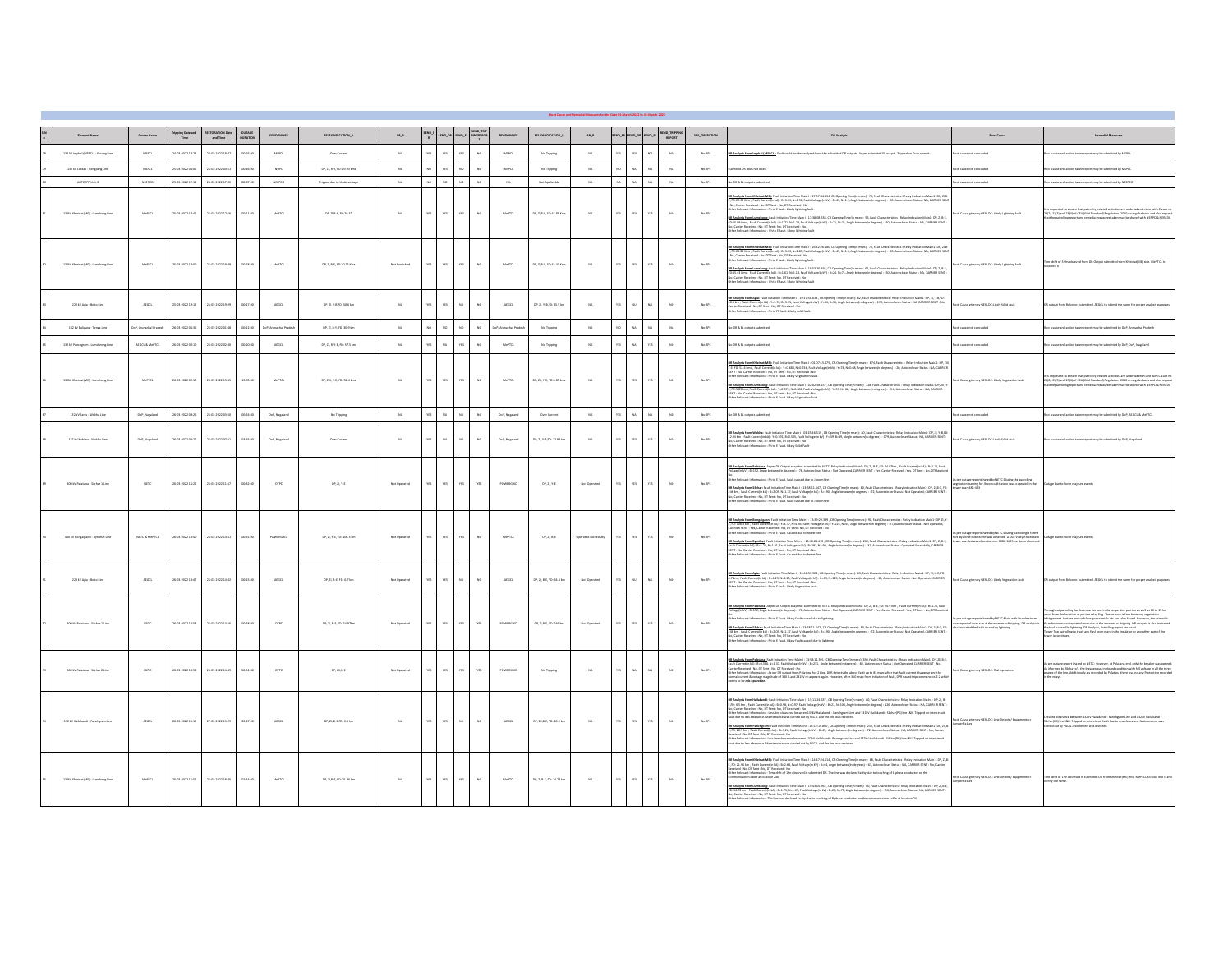|                                       |                                |                  | TORATION Date<br>and Time | OUTAGE   |           | RELAYINDICATION_A         | RA                     |                 |                   |                |               | ELAYINDICATION            | AR.B         |                |             | REND_TRIPPIN   | SPS_OPERATION | <b>DR Analysis</b>                                                                                                                                                                                                                                                                                                                                                                                                                                                                                                                                                                                                                                                                                                                                                                                                | <b>Root Cause</b>                                                                                                                                                                                                                                            |                                                                                                                                                                                                                                                                                                                                                                                                                                                                                           |
|---------------------------------------|--------------------------------|------------------|---------------------------|----------|-----------|---------------------------|------------------------|-----------------|-------------------|----------------|---------------|---------------------------|--------------|----------------|-------------|----------------|---------------|-------------------------------------------------------------------------------------------------------------------------------------------------------------------------------------------------------------------------------------------------------------------------------------------------------------------------------------------------------------------------------------------------------------------------------------------------------------------------------------------------------------------------------------------------------------------------------------------------------------------------------------------------------------------------------------------------------------------------------------------------------------------------------------------------------------------|--------------------------------------------------------------------------------------------------------------------------------------------------------------------------------------------------------------------------------------------------------------|-------------------------------------------------------------------------------------------------------------------------------------------------------------------------------------------------------------------------------------------------------------------------------------------------------------------------------------------------------------------------------------------------------------------------------------------------------------------------------------------|
| 132 kV Imphal (MSPCL) - Karong Lin    | MSPOL                          | 36-03-2022 16:01 | 06-03-2022 16:18          | 021700   | MSPCL     | <b>Carth Fault</b>        | <b>NA</b>              |                 | YES               | NO             | MSPCL         | No Tripping               | <b>NA</b>    |                |             | NA             | No SPS        | <mark>28 Audust foor braad:MAECL</mark> E out Interior Trav Mach : 17.00-18.05, CR Goncley Travin C of, Fault Chausteristics Ma<br>Fault , Faul Correspondy. Sing Of Sent Wallen County United (NS) : 673, in 2,147, August between of pright                                                                                                                                                                                                                                                                                                                                                                                                                                                                                                                                                                     | Cause given by NERLDC: Likely Vege                                                                                                                                                                                                                           | It is requested to ensure that patrolling related activities are undertaken in Line with Clause no<br>20(2), 20(3) and 23(4) of CEA (Grid Standard) Regulation, 2000 on regular basis and also request<br>that the patrolling report                                                                                                                                                                                                                                                      |
| 132 kV Karong - Kohima Line           | <b>ISPCL &amp; DoP, Nagala</b> | 26-03-2022 16:01 | 06-03-2022 16:37          | 023600   | MSPCL     | No Tripping               | NA                     |                 | NA.               |                | DoP, Nagaland | <b>Carth Fault</b>        | NA           |                |             | NQ             | No.5PS        | kaban kam Kabing Tuni Yarikar Tara Man I : 5:00:5:03 () Ci Operan Tranja mun): 35, kudi Churusmidor, Balay Indoniso Man Judy,<br>Komenja M.J. Bro 355/ko 356, kudi Vahayin W) : 5:71, kudi bersarah depan) : 14, katamciner Stata                                                                                                                                                                                                                                                                                                                                                                                                                                                                                                                                                                                 | Cause given by NERLDC: Likely Vegetation fault                                                                                                                                                                                                               | pested to ensure that patrolling related activities are undertaken in Line with Clause n<br>23(2), 23(3) and 23(4) of CEA (Grid Standard) Regulation, 2000 on regular basis and also request<br>that the patrolling report and remedial measures taken may be shared with NERPC & NERLOC                                                                                                                                                                                                  |
| 132 W Jirban - Palapool Line          | $_{\rm AGC}$                   | 26-03-2022 20:30 | 26-03-2022 20:48          | 021800   | POWERGRID | DP, 21, 8-Y, FD: 1.48 Km  | NA                     | ves             | <b>ZZV</b><br>YES | $_{\text{NO}}$ | ALGO.         | DP, 21, R-Y, FD: 12.4 Kms | <b>NA</b>    |                |             | $NO$           | No SPS        | Roshal han Alban Trai Patrion Tene Man i - 20.20 Mai - CA Guering Trepin mus): Gó Fait Chansterists: Relay Informa Manis - 69. 21.47. FS<br>Libm, Fait Comento Mai - In Clicky-1-26, Pain Vatagoth V): Rall, Yalgi saturen (in da<br>Andrhaften Raliand Fork Hollens The Main 1.23/24/387. (3 Openig Treple mus). 171, Falt Chaudintilis: Telep Informe Mais-10 21, 8-7,<br>12.4 Km, Fale Commiss Mi: 8-2.8 IV-2.81, Fale Vehaple W). (Staff volk Angle Interestin Age                                                                                                                                                                                                                                                                                                                                            | Cause given by NERLDC: Likely lightning fault                                                                                                                                                                                                                | It is requested to ensure that patrolling related activities are undertaken in Line with Clause no<br>23(2), 23(3) and 23(4) of CEA (Grid Standard) Regulation, 2000 on regular basis and also request<br>that the patrolling report                                                                                                                                                                                                                                                      |
| 132 kV Jirbam - Tipalmukh Line        | <b>OWERGRID &amp; MSPCL</b>    | 27-03-2022 02:02 | 27-03-2022 03:01          | 025900   | POWERGRID | Backup E/F                | <b>NA</b>              | YES.            | <b>YES</b><br>YES | NO.            | MSPG.         | No Tripping               | <b>NA</b>    |                | NA          | <b>NA</b>      | No.5PS        | <mark>28 Anaha's from Editem</mark> : The suspected Ph to E fault is in 132 bY Jirliam-Tipainsids Line or 132 kV Aizawi-Tipainsids Line. Since the breakers were bypassed at<br>Tipainsids V,5 Monor theor was no topige at Tipainside not fo                                                                                                                                                                                                                                                                                                                                                                                                                                                                                                                                                                     | As per outage report shared by POWERGRID: Tripped during<br>turbulent weather over the region                                                                                                                                                                |                                                                                                                                                                                                                                                                                                                                                                                                                                                                                           |
| 132 kV Jiribam - Loktak 2 Line        | POWERGRID                      | 27-03-2022 02:0  | 7-03-2022 02:54           | 025400   | POWERGRID | No tripping               | NA                     |                 | NA<br>NA.         | $NO$           |               | Over Current              | NA           |                | NO.         | NO             | No SPS        | R Analysis from Loktak: Fault Initiation Time Main I: 02:02:20.196, Oil Opening Time(in musc): 1000, Fault Characteristics : Relay Indication Main1- Backup I/F<br><b>Annumental Market (1986)</b><br>Referent plays in Galleria (2014) and the Caster of the Market Company of the Market Market (1991) and Market<br>Referent in U.S. That is to Theodoral Use (2014) and the Market of Annumental Company                                                                                                                                                                                                                                                                                                                                                                                                      | Cause given by NERLDC: Mis-operation                                                                                                                                                                                                                         | 1. The suspected Ph to E fault is in 132 kV Jirbarn - Tipainsakh Line or 132 kV Aizaud -<br>Tipainsakh Line, Since the breakers were bypassed at Tipainsakh S/S hence there was no<br>tipping at Tipainsakh end for both lines.<br>2. A<br>$2\cdot\mathcal{N}$ and a<br>shown detailed Given the interaction of the procedure of the state of the<br>state of the state of the state of the state of the state of the state<br>of the state of the state of the state of the state of the |
| 132 kV Jirban(PG) - Jirban(MSPCL) Lin | MSPO                           | 27-03-2022 02:0  | 7-03-2022 02:40           | 023800   | POWERGRID | <b>Carth Fault</b>        | $_{\rm NA}$            |                 | u.                | NO             | $MSPCL$       | No Tripping               | NA           |                | NO.         | $_{\rm NO}$    | No SPS        | bettimdus stuppes J3 & RO                                                                                                                                                                                                                                                                                                                                                                                                                                                                                                                                                                                                                                                                                                                                                                                         | .<br>Cause given by NERLDC: Mis-operation                                                                                                                                                                                                                    |                                                                                                                                                                                                                                                                                                                                                                                                                                                                                           |
| 132 kV Aizew! - Tipalmukh Line        | WERGRID & MSPC                 | 27-03-2022 02:0  | 7-03-2022 03:00           | 025800   | POWERGRID | Backup E/F                | <b>NA</b>              |                 |                   |                | MSPG.         | No Tripping               | <b>NA</b>    |                |             | NO             | No.SPS        | <mark>06 Analysis from Alzawi:</mark> The suspected Ph to 5 fault is in 122 by Writern. -Tipaimult is the 2021 W Alzawi - Tipaimului Line. Since the breakers were bypassed at<br>Tipaimulk SQ Ronce their wave or tipiped it Days and the S                                                                                                                                                                                                                                                                                                                                                                                                                                                                                                                                                                      | a per outage report shared by POWERGRID: Tripped during<br>abulent weather over the region                                                                                                                                                                   | etting to this end.<br>As per DR output from Loktak NHPC of Jirbam Line, in>1 start at 02:02:20.196 Hrs with<br>torBil A and cleared fault within 1 sec. As per setting available with NERLDC <b>( CTR-600/1,</b><br>Pickup: BBA, TMS: 0.25), the lev-1 should lassed top commond within 15 sec. Therefore<br>Loktok is requested to check/review the B/U<br>tive measures taken.                                                                                                         |
| 132 KV Jiribam - Pallapool Line       | ALGO.                          | 27-03-2022 02:02 | 27-03-2022 02:35          | 023200   | POWERGRID | No Tripping               | NA                     |                 | NA.               | NO             | ALGO.         | Backup E/F                | NA           |                | NQ          | NQ             | No.5PS        | Anaheir from Pallapool: Fault initiation Time Main I : 02:02:04:513 , CR Opening Time(i) -mec) - 40, Fault Chamsteristics : Relay Indication Main1 - Backup E/F<br>At Correction Main II : 2004 The Sandt Wintegraph MJ : Yrelit/<br>at Corrella-Najir (h. 2013/41:27), Fair Wilsons or) : Treaprus, egge bitterrepressioner en controllant in the U<br>Animet Jan, Of Sett Jas 17 Anched: No and Annot degeneral with a Granz-Anno and Mark Lockholm in David Himmer<br>                                                                                                                                                                                                                                                                                                                                         | Cause given by NERLDC: Mis-operation                                                                                                                                                                                                                         |                                                                                                                                                                                                                                                                                                                                                                                                                                                                                           |
| 132 W Karong - Kohima Lin             | SPCL & DoP, Nagal              | 27-03-2022 09:   | 7-03-2022 09:54           | 025300   | MSPCL     | No Tripping               | <b>NA</b>              |                 |                   | NO             | DoP, Nagaland | <b>Carth Fault</b>        | <b>NA</b>    |                |             | $_{\text{no}}$ | No.5PS        | Anahal fora Babiar, Futbriance Tree Main I. 19:00: 10%, CA Opening Treejo muc): 235, foot Chracteristics Hein/odcotion Main. Earth Fault,<br>E.CommiglieAd I "10.322,M-0.205, Faul Voltage)n W) : YvC/X-12, Angle betweenin degre                                                                                                                                                                                                                                                                                                                                                                                                                                                                                                                                                                                 | Cause given by NERLDC: Likely Vegetation fault                                                                                                                                                                                                               | quested to ensure that patrolling related activities are undertaken in Line with Claus<br>(2), 23(3) and 23(4) of CEA (Grid Standard) Regulation, 2000 on regular basis and also reque<br>it the patrolling report and remedial measures taken may be shared with NERPC & NERLOC                                                                                                                                                                                                          |
| 132 W Karong - Kohima Lin             | .<br>SPCL & DoP, Nagal         | 27-03-2022 10:00 | 7-03-2022 10:42           | 024200   | MPG.      | No Tripping               | <b>NA</b>              |                 |                   |                | DoP, Nasaland | <b>Carth Fault</b>        | <b>NA</b>    |                |             | $_{\text{NO}}$ | No.95         | <mark>18 Aught (han Behirg</mark> Farbinismo Twe Main) : 19 00:06 513 , CB Opening Tranjin man): 3E3, Fast Characteristics Harb Fadestine Main Larch Fault ,<br>Fast Corresponds : You 312 km 245, Fast Voltage IVI ; "You Aven, Park and th                                                                                                                                                                                                                                                                                                                                                                                                                                                                                                                                                                      | .<br>Cause given by NERLDC: Likely Vegetation fault                                                                                                                                                                                                          | t is respended to ensure that patrolling related activities are undertaken in Line with Clause no<br>1929, 20(3) and 23(4) of CEA (Grid Standard) Regulation, 2000 on regular basis and also respense<br>hat the patrolling report a                                                                                                                                                                                                                                                      |
| 132 kV Airpud - Kumanshat Line        | POWERGRID                      | 27-03-2022 16:59 | 27-03-2022 17:22          | 022200   | POWERGRID | 07.2.8-8.FD: 37.79 km     | Not Operated           |                 | <b>YES</b>        | NO.            | POWERGRID     | DP. 2. R-9. FD:94.98 Km   | Not Operated |                | vec.        | NQ             | No SPS        | <mark>18 Audio Euro Juan</mark> Pan Hariana Trav Man I : 689 1386 , CB Opering Trank mach 45 Fark Chambraids: Rely Informa Maria 19:2, 26 R, 10;<br>37.79 May Juan Comentistiki; N=2.05.8=1.56 Fark Voltagil on II : 648/52./velop Interneti<br><b>Scheider für Kampfe, Fra</b> i Nation Treesse und von understand auch AL od operatio.<br>Größliche, <i>inn Gemein bei 1944 in der Wagen bis 1944 geformen, 14 in An understand von der Scheider für Gemei<br/>Größliche, inn Gemein bis 19</i>                                                                                                                                                                                                                                                                                                                 |                                                                                                                                                                                                                                                              | <b>March to he checked</b>                                                                                                                                                                                                                                                                                                                                                                                                                                                                |
| 132 kV Dimapur (PG) - Kohima Lin      | OWERGRID & DoP<br>Nagaland     | 27-03-2022 17:06 | 27-03-2022 17:59          | 025200   | POWERGRID | 09, 2, 8-1, FD: 35.11 Kms | Not Operated           | YES             | vrs<br>YES        | $_{\rm NO}$    | DoP, Nagaland | 0P, 2l, 8-6, FD: 20.52 Km | Not Operated |                |             | $NO$           | No SFS        | <mark>i Anahsi fora Grazer (PG</mark> ): Fast Initaton Time Main : 17:06:00.644 , CB Opening Time(in mec): 71, Fast Chanctenitics : Relay Indication Main1-09, 21,<br>E, FC: S.1.1 Drs: Fast Corres(Ink): Br2.11, Fast Voltage(in Vs) : Br58,<br>ser Relevant Information : Ph to E Fault. Likely Vegetation fault.<br>Her Relevant Information : Ph to E Fault. Likely Vegetation fault.<br><mark>Lhodník from Esbéna:</mark> Fault Initorius Tree Main I : 17 06:00.103, CA Opening Treejin muc): 43, Fault Characteríus i Mainj Indication Mainis 09, 71, 8-4, FD:<br>53 Fan, Fand Cremetich și Enclused IV.<br>ter Thénast Information :                                                                                                                                                                      | ause aiven by NERLDC: Likely Veastation fault.<br>is per outage report shared by POWERGRID: Line jurisdiction of<br>OWERGRID in 122 KV Dimapur-Kohima TL is 0.347 KM. As fault<br>scrurred at a distance of 35.11 Km, so it is outside POWERGRID<br>diction. | t is responsted to ensure that patrolling related activities are undertaken in Line with Clause r<br>19(2), 23(2) and 23(4) of CEA (Grid Standard) Regulation, 3000 on regular basis and also reque<br>hat the patrolling report and                                                                                                                                                                                                                                                      |
| 132 kV Agertela - Rokhia 2 Line       | rsen                           | 29-03-2022 16:58 | 29-03-2022 17:48          | 025000   | TSECL     | 09.21.8-E.FD: 3.5 Km      | NA                     | NO              | $\omega$<br>NO.   | NQ             | TSECL         | 09.2.8 6.50:22.8 to       | <b>NA</b>    | $_{\text{NO}}$ | NO.         | NO             | No.95         | bettimdur students & & & o                                                                                                                                                                                                                                                                                                                                                                                                                                                                                                                                                                                                                                                                                                                                                                                        | oot cause not concluded                                                                                                                                                                                                                                      | loot cause and action taken report may be submitted by TSECL                                                                                                                                                                                                                                                                                                                                                                                                                              |
| AGBPP Unit 4                          | NEEPCO                         | 30-03-2022 09:14 | 30-03-2022 09:19          | 020500   | NEEPCO    | Gas compressor-2 trip     | NA                     | $\overline{M}$  |                   | <b>NO</b>      | $_{\rm NL}$   | Not Applicable            | NA           | $\overline{M}$ | $_{\rm NA}$ | <b>NA</b>      | No.SPS        | bettimdur students & & & o                                                                                                                                                                                                                                                                                                                                                                                                                                                                                                                                                                                                                                                                                                                                                                                        | compressor-2 trip                                                                                                                                                                                                                                            | loot cause and action taken report may be submitted by NEEPCO                                                                                                                                                                                                                                                                                                                                                                                                                             |
| 400 kV Ballpara - Bongaigeon 3 Lin    | POWERGRIE                      | 30-03-2022 14:14 | 3503-2022 14:42           | 022900   | POWERGRID | 09, 21, 84, 50; 82.77 km  | Operated Unsucessfully | YES             | YES<br>vrs        | $_{\rm NO}$    | POWERGRID     | 0P, 2i, R-E, FD: 239 km   | perated Unsu |                |             | NQ             | No SPS        | <mark>m Balkarzy</mark> Fault Initiation Time Main I : 14:12:51.179, CB Opening Timeljn musc): 92, Fault Characteristics : Relay Indication Main1-DP, 21, 9-E, R<br>CEamed(II bH) : Rr2.46, Fault Voltage(in NV): Rr224, Angle between(in de<br>7.77 km , Fault Current(in kA) : R=2.4<br>fes, DT Sent : No, DT Received : No<br>Relevant Information : Ph to E Fault. AR operated unsuccessfully<br>.<br>R. Analysis from Bongalgaen: Fault Initiation Time Main I : 14:12:51.394, CB Opening Time (in musc): 50, Fault Characteristics : Relay Indication Main1- DP, Zi, R-<br>линалими мандардык «Уластанатал» тайтылат. 2-кылы 2-метропедиясынын колдонулган суда кыргызсынын жана менен жа<br>228 km, Faalt Cameraja Maj : Read: 17/01-185, Faadt Valtagelis My : Reida), rede, Regie between(independent Sa | 's per outage report shared by POWERGRID: Partrolling details<br>waited.                                                                                                                                                                                     | it is requested to ensure that patrolling related activities are undertaken in Line with Clause n<br>20(2), 20(3) and 22(4) of CEA (Grid Standard) Regulation, 2000 on regular basis and also request<br>that the catrolline recort                                                                                                                                                                                                                                                       |
| 132 KV Loktak - Renggang Line         | MSPOL                          | 30-03-2022 17:0  | 03-03-2022 17:44          | 024200   | MHC       | No Tripping               | NA                     |                 | YES               | NO             | MSPO.         | <b>Carth Fault</b>        | NA           |                |             | NO             | No SPS        | bettindus stuppes J3 & FO                                                                                                                                                                                                                                                                                                                                                                                                                                                                                                                                                                                                                                                                                                                                                                                         | cause not concluded                                                                                                                                                                                                                                          | t cause and action taken report may be submitted by MSPCL                                                                                                                                                                                                                                                                                                                                                                                                                                 |
| 132 kV Jiribam - Loktak 2 Line        | POWERGRIE                      | 30-03-2022 17:0  | 0503-2022 17:35           | 0229.0   | POWERGRID | 09, 2V, 8-8               | <b>NA</b>              | $\overline{MS}$ | <b>YES</b>        | $NO$           | NHK           | 09, 21, 9-8, FD: 93.76 kr | <b>NA</b>    |                |             | NO             | No SPS        | <mark>l Anhalı fan Aldan (</mark> -kul Holmino Tre Maloi (-19 06:03), Ca Openig Treelg F.C. Dan Causterinter: Help indesto Mal<br>alt Carenjin M.J. alt 17,0-11,1,6-alt Volageln VI) i 4:37,0-40, Anje beneemin depen (-11), Anjonemin Sahar<br>nalysis from Loktak : Fault couldn't be analysed from the submitted DR                                                                                                                                                                                                                                                                                                                                                                                                                                                                                            | Cause given by NERLDC: Mis-operation<br>As per outage report shared by POWERGRID: Fault outside<br>Jurisd at the same time lok-rengo, lok-imp, lok-ningthlog end &<br>lok-gen units tripped                                                                  | As per relay indication, prima facie it was observed that Ph to Ph fault was in 132 kV Loktak-<br>Ninghoulderg Line and fix was deserved from Kinghoulderg do nogention of 2-1 protection. Of a<br>ha non-operation of protection sy<br>ne revised to 350ms for all lines.                                                                                                                                                                                                                |
| Loldak Unit 1                         | NHPC                           | 30-03-2022 17:00 | 80-03-2022 18:28          | 01:22:00 | NHPC      | Over Current              | <b>NA</b>              | NO <sub>1</sub> | <b>ZZY</b>        | NO.            | <b>NIL</b>    | Not Applicable            | <b>NA</b>    |                |             | <b>NA</b>      | No.SPS        | a <mark>bais from Loktak Unit (:</mark> Fault Initiation Time Main I : 17:06:01.171, CA Opening Time(in maes): 184, Fault Characteristics : Relay Indication Main1-<br>arrest Fault Currest[n bA] : Yrel 40,0nd 85, Fault Voltage[n b3] : Yrd<br>a, DT Sent: No, DT Received: No<br>the Relevant Information : There was a blackout of Loktak NHPC due to tripping of all lines connected to Loktak resulting Gen loss of around 69 MW.                                                                                                                                                                                                                                                                                                                                                                           | of evacuation path                                                                                                                                                                                                                                           |                                                                                                                                                                                                                                                                                                                                                                                                                                                                                           |
| Loldak Unit 2                         | NHPC                           | 30-03-2022 17:06 | 30-03-2022 18:16          | 01:10:00 | NHPC      | b2Trip                    | <b>NA</b>              | NO <sub>1</sub> | YES               | NO.            | NR.           | Not Applicable            | <b>NA</b>    |                | NA.         | <b>NA</b>      | No.SPS        | .<br><mark>Analysis from Loktak Unit 2:</mark> Fault Initiation Time Main I : 17:06:00:927, CA Opening Time(in manc):  176, Fault Characteristics : Relay Indication Main1-I>2 Trip<br>It Current(in Ixi) : Yris 26,Rris 43, Fault Voltage(in I<br>витьленным муссомерования составляется .<br>В ОТ Весекее!: No<br>ther Relevant Information : There was a blackeut of Loktak NHPC due to tripping of all lines connected to Loktak resulting Gen loss of around 69 MW.                                                                                                                                                                                                                                                                                                                                          | ou of evacuation path                                                                                                                                                                                                                                        |                                                                                                                                                                                                                                                                                                                                                                                                                                                                                           |
| 132 W Loktak - Ningthoukhong Line     | MSPGL                          | 30-03-2022 17:00 | 35-03-2022 18:14          | 01:08:00 | NHPC      | No Tripping               | <b>NA</b>              |                 | YES               | NA             | MSPO.         | 09, 21, 8-8, FD: 11.3 Km  | <b>NA</b>    |                |             | $NO$           | No SPS        | <mark>28 Aubid: form Marthashear,</mark> Fait inition The Man I 17:02:51:36, O Gyorig Truyin may 70, Said Currannica: Hay Indonesia Man 2014<br>8.4, 20 I 1.1 Um José Carnelly My : 8:2:31:8:21, Saat Voltagels My : 8:22,8:48, Augh beweept                                                                                                                                                                                                                                                                                                                                                                                                                                                                                                                                                                      |                                                                                                                                                                                                                                                              | As per relay indication, prima facie it was observed that Ph to Ph fault was in 122 KV is<br>determined the seal s was consert from Waypholong se operation of 2.1 protection. Depending the seal search par<br>headily feeders on                                                                                                                                                                                                                                                        |